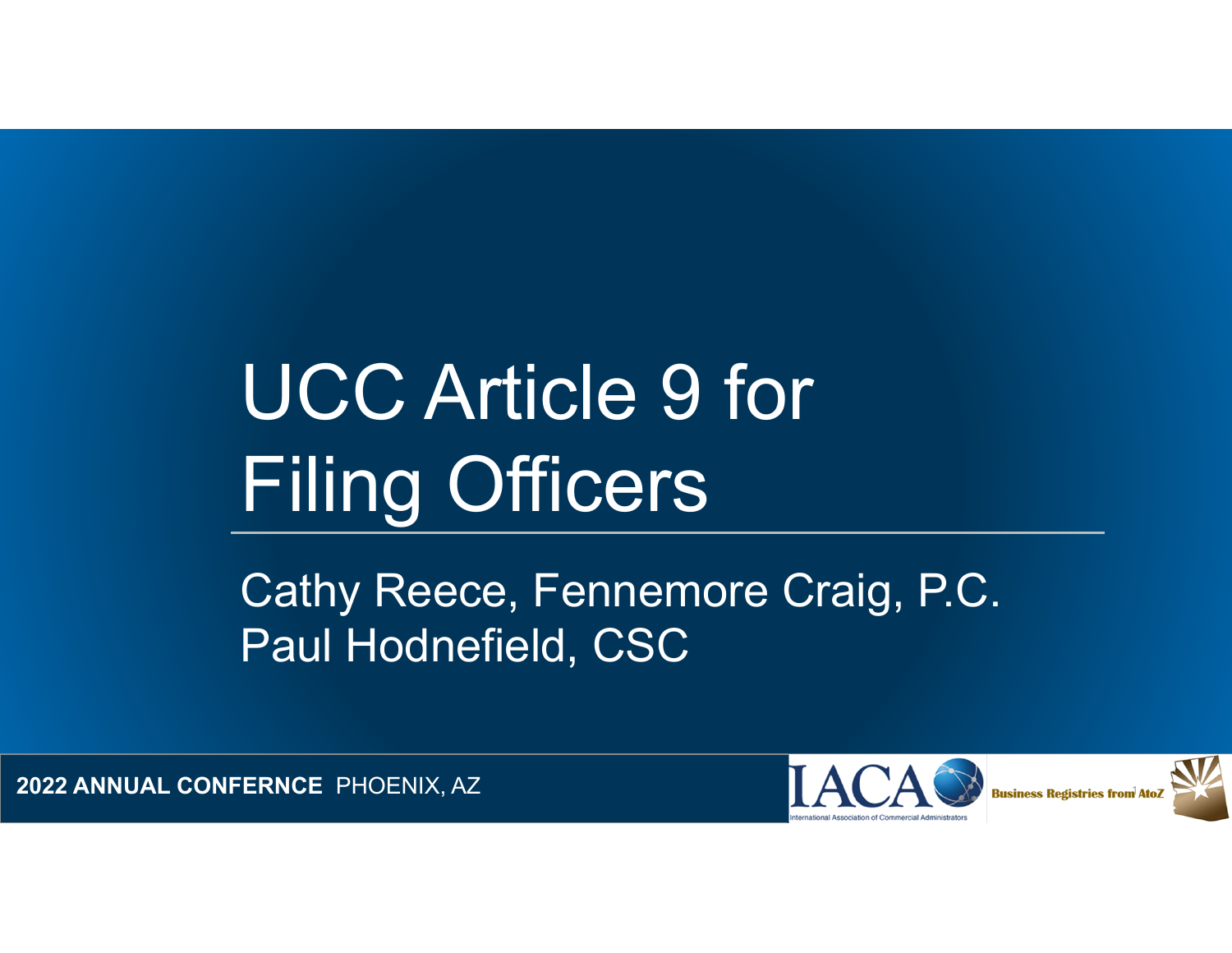## **UCC Article 9: Background and Concepts**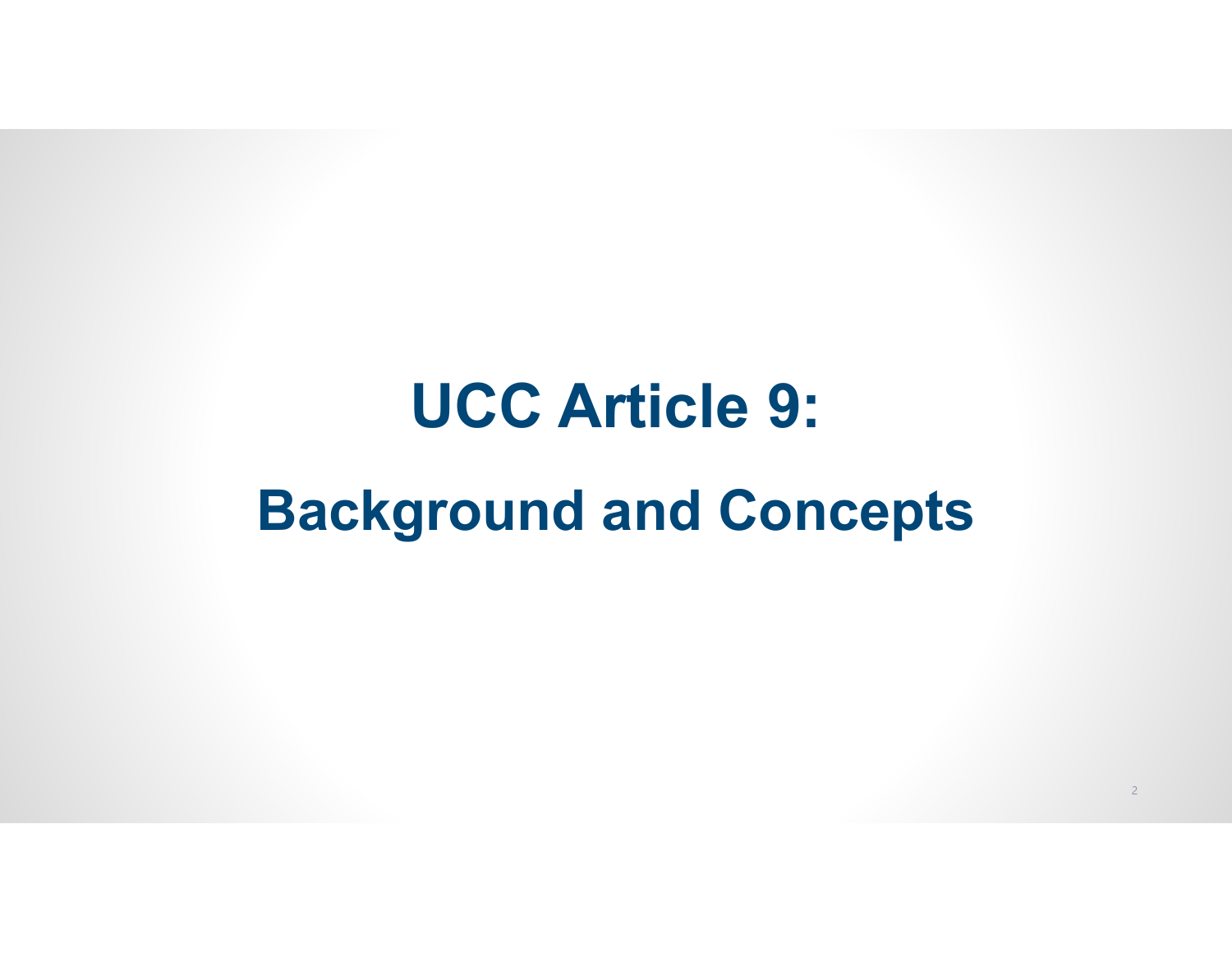### UCC Article 9 Background

- Uniform Commercial Code Article 9
	- Law governing security interests in personal property.
- Security Interest
	- Security interest is a consensual lien that arises by contract.
		- $\circ$  This allows secured party to repossess and foreclose on the collateral after default by the debtor  $\circ$  Secured party gets priority over debtor's other creditors to collateral and proceeds
- The Security Agreement
	- Contract that creates the security interest.
	- Enforceable like most contracts between the debtor and secured party.
	- What about third parties?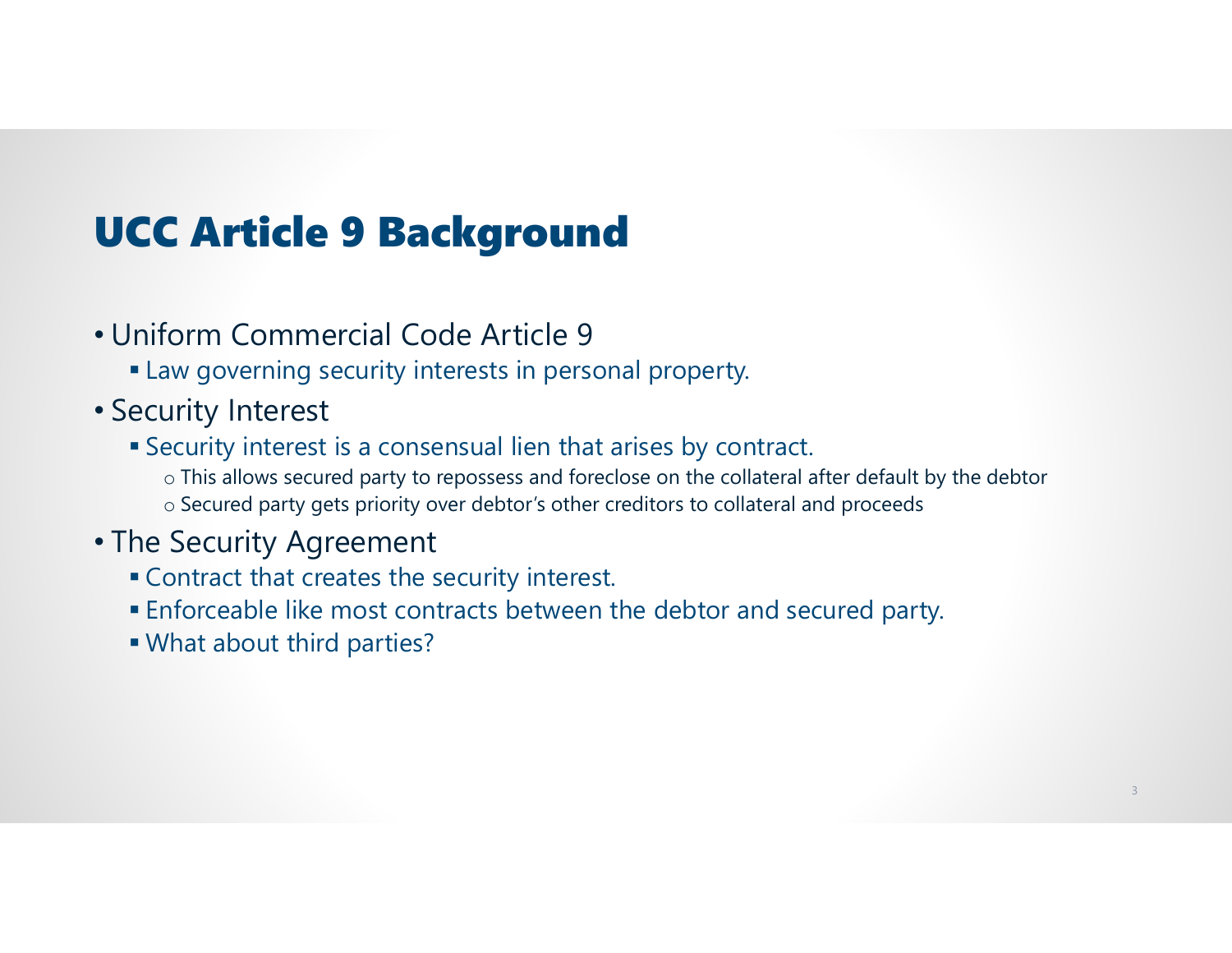#### UCC Article 9 Background

- Role of the Filing System
	- Because Article 9 allows parties to adjust other creditors' rights by private agreement, fairness requires public notice
	- To achieve priority, a security interest must be "perfected"  $\circ$  Filing a "financing statement" is by far the most common method to perfect
- Repository for UCC Financing Statements
	- As a neutral third party, government is in the best position to provide a stable repository for notices filed under the UCC.
	- UCC records are maintained by the designated government unit for commercial use, not for the benefit of government.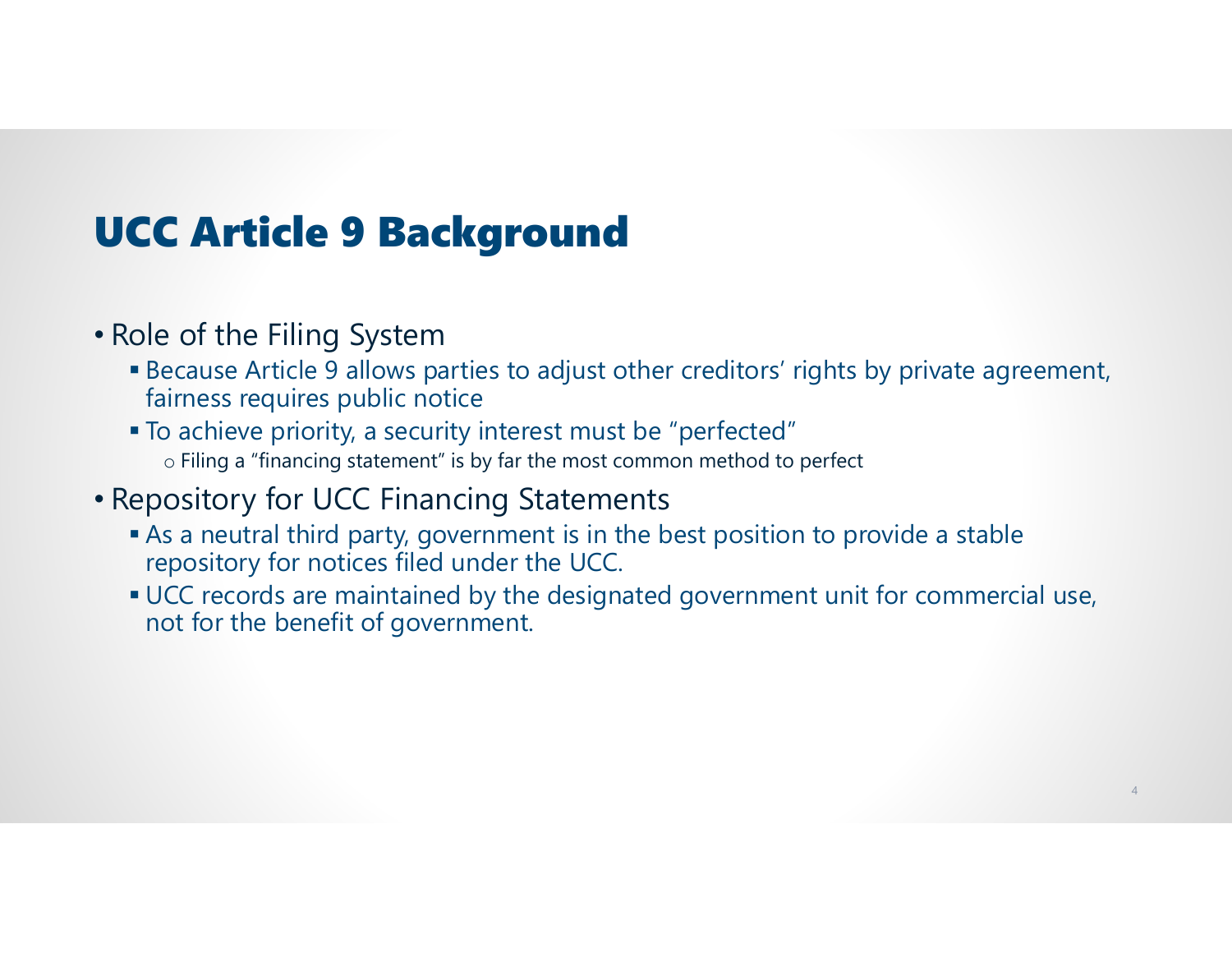### UCC Record Sufficiency

- Legal Sufficiency requires only debtor name, secured party (or representative) name and indication of collateral
	- Debtor name must be accurate to protect searchers (within standard search logic "wiggle room") but otherwise easy for filers to perfect
	- Searchers are protected by debtor name rule: only one search needed in most cases
- Other information is required for filing, to instruct filing office, or to provide more information to searchers, but not for legal sufficiency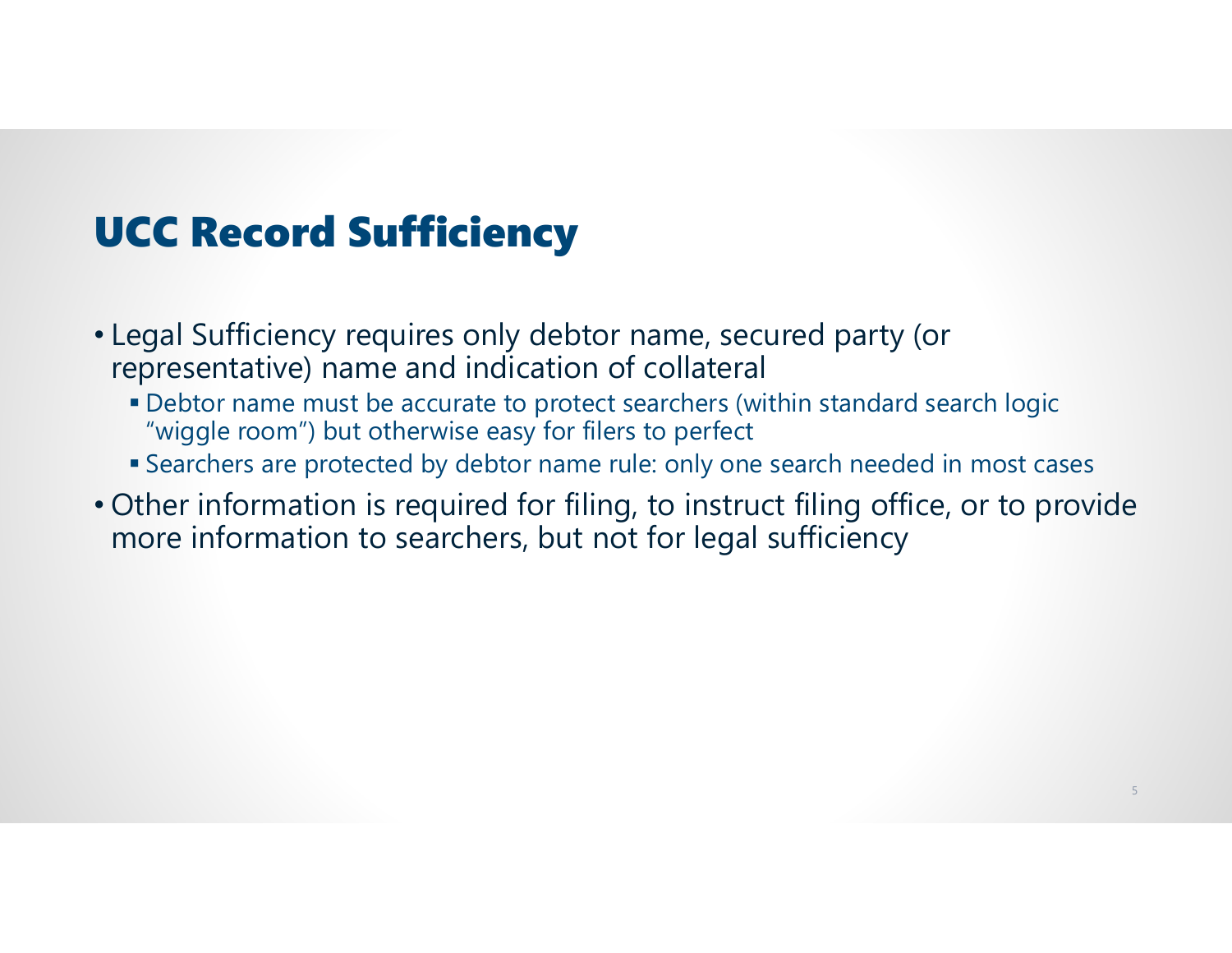### UCC Record Sufficiency

- Debtor address is to help searcher distinguish debtors, and secured party information is provided for UCC notices
	- Need not be accurate to perfect, but creates estoppel issue for UCC notices
	- Note: only debtor is entitled by law to information from secured party; there is no duty imposed on secured parties to respond to searchers
- Collateral need only be indicated and not specifically described
	- Filers can use "all assets" or "certain [asset type]"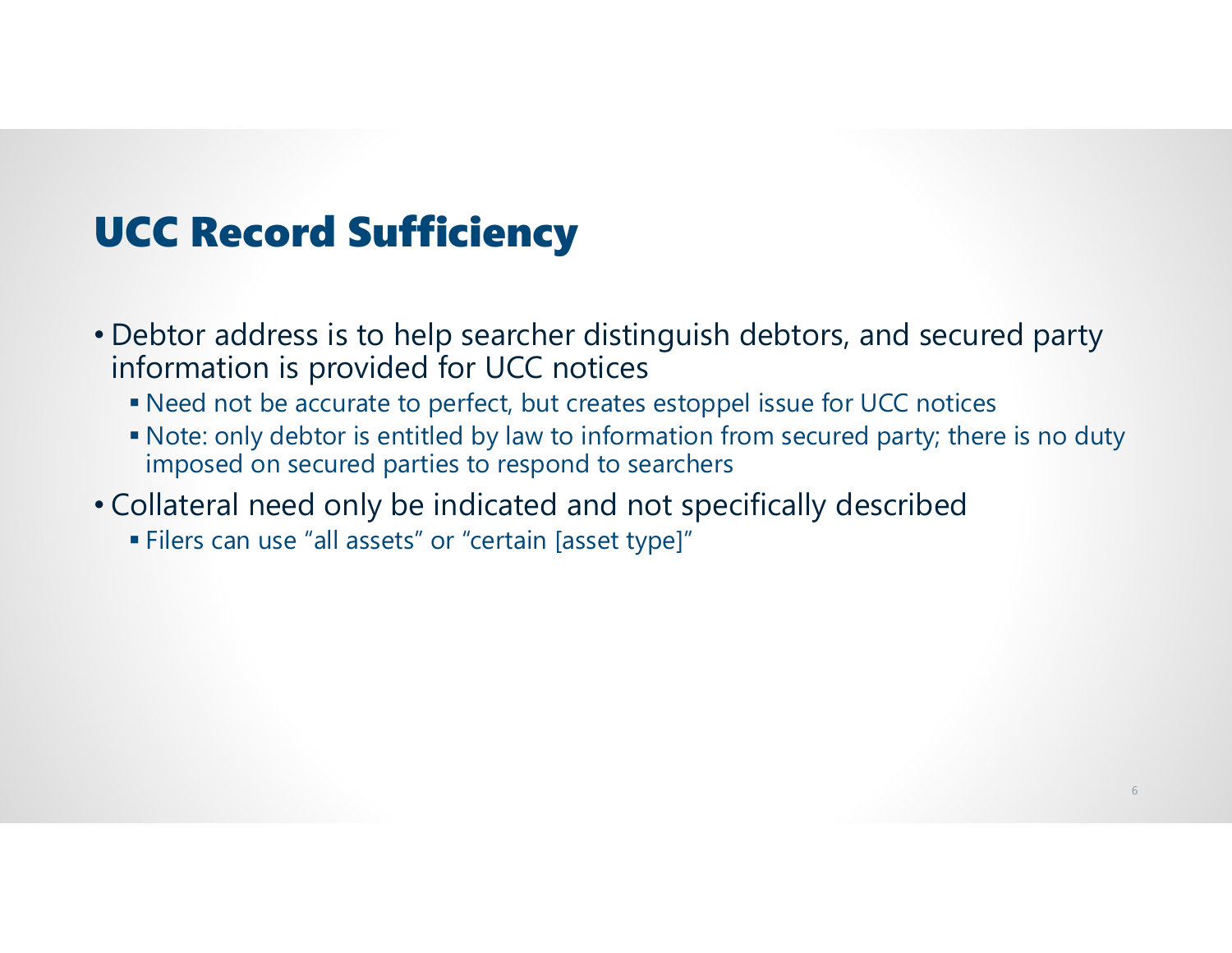### Essential UCC Filing System Concepts

- UCC is a just a Notice Filing System
	- UCC records do not establish ownership or rights.
	- Financing statements are not signed and are not enforceable documents
	- Financing statement merely notice that a security interest may exist.
- So, Searchers Must Conduct Further Inquiry
	- Article 9, case law and commentary all indicate that searchers must contact the parties involved to learn the full state of affairs.
- UCC Places the Burden on Filer to Get it Right
	- Must satisfy all the content requirements.
	- Filing office is not responsible for legal sufficiency.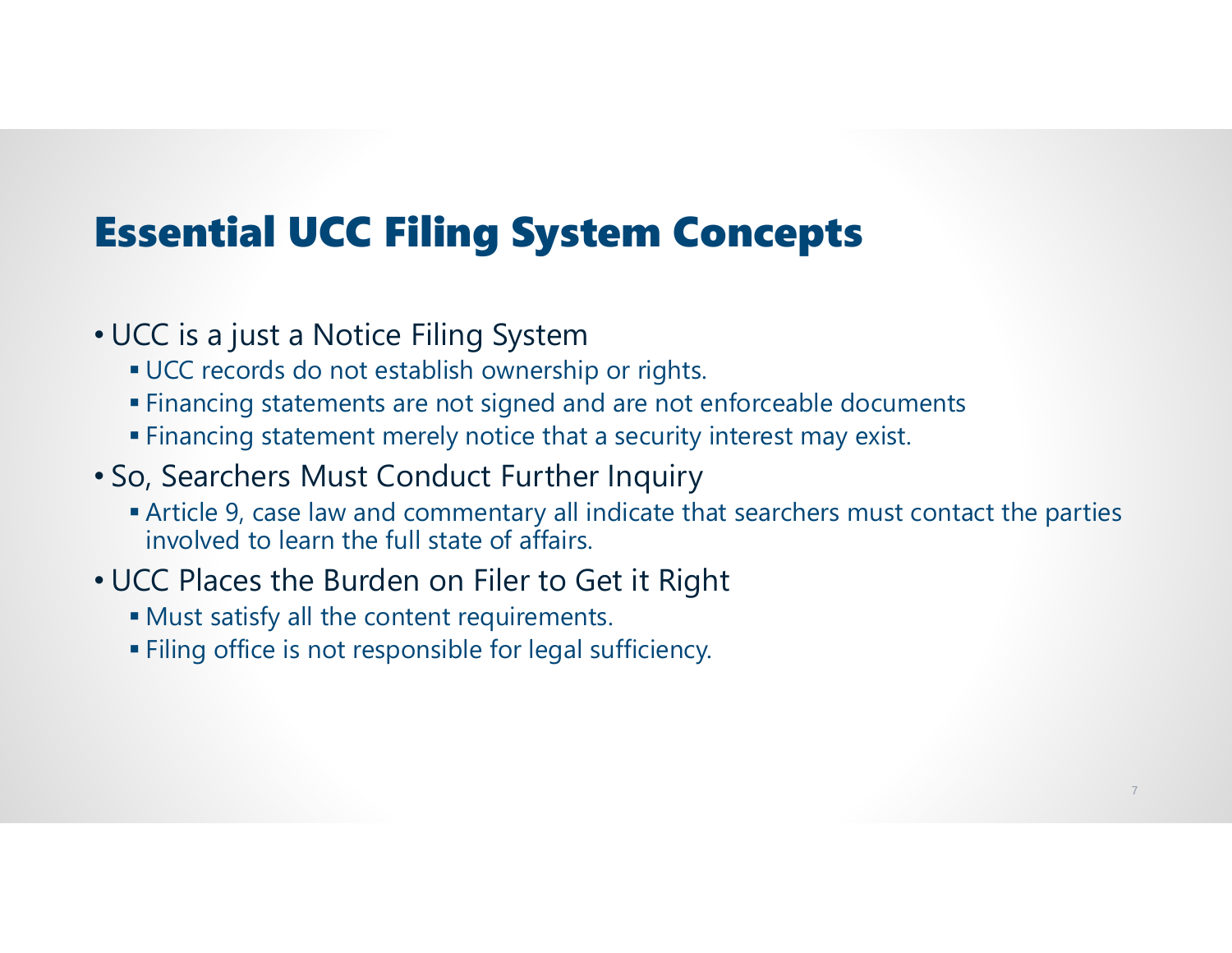### Role of the Filing Office

#### • The Filing Office is a Trusted Repository

- Relied upon by searchers to identify or confirm the absence of security interests perfected by filing
- Key responsibilities are:
	- o Maintaining a stable database
	- o Proper indexing
	- $\circ$  Maintain search logic that yields consistent results
- Responsibilities are Purely Ministerial
	- Article 9 policy is to remove judgment and discretion from the filing office's duties.
	- Filers and searchers are responsible to protect themselves while the filing office remains neutral
	- Filing office concern is with the maintenance, not the effectiveness of records.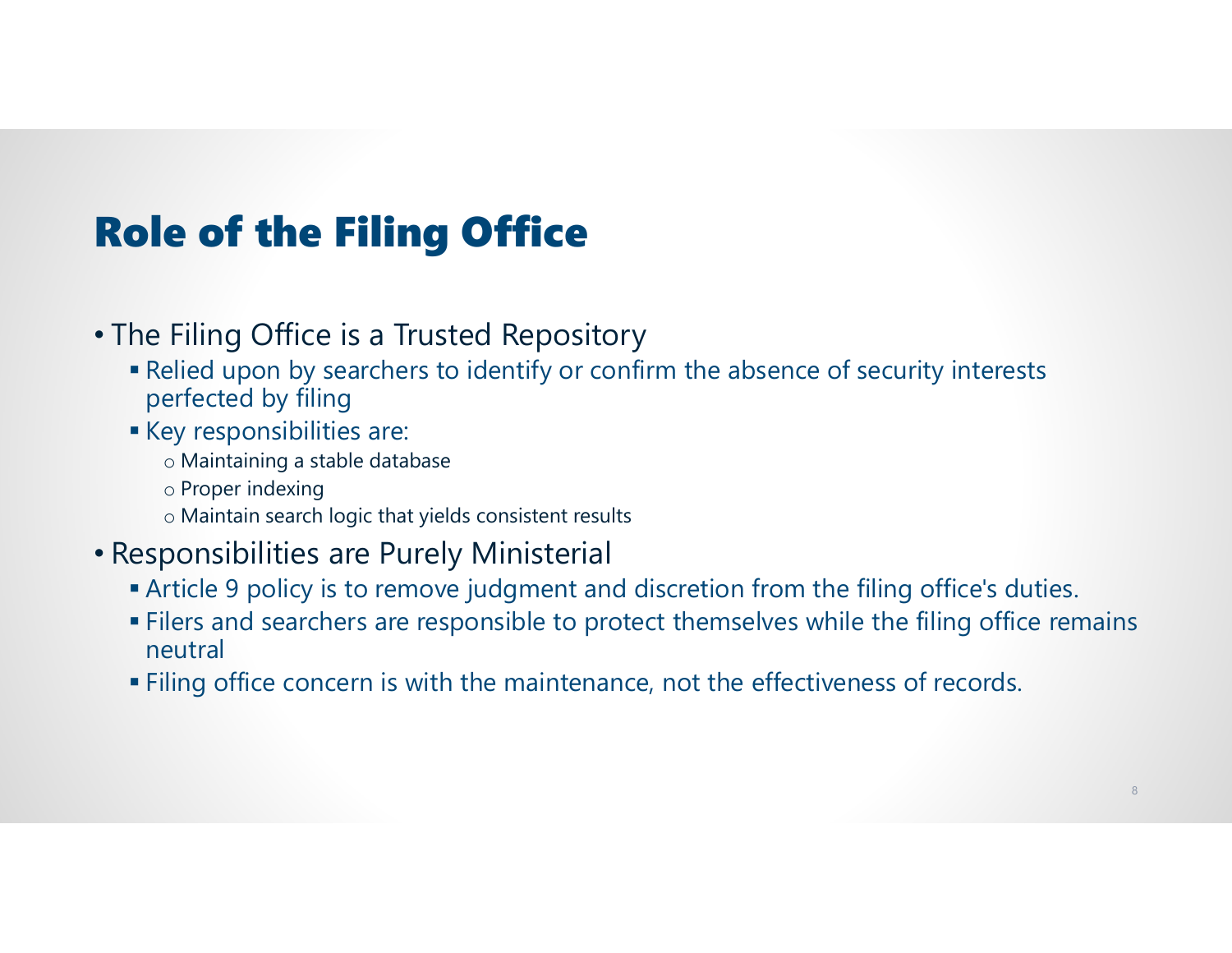### Role of the Filing Office

- Article 9 Has a Bias in Favor of Filing
	- Filing office may only refuse to accept a record for a reason specified in statute.
	- "Perfect tender" of filing and fee constitutes filing, so rejection for improper reason results in a perfected security interest hidden from searchers and potential tort liability for filing office.
- Searching: UCC Article 9 Open Drawer Policy
	- Filing office must provide the entire record history to searchers.
	- Searchers are responsible for interpretation.
- "Do No Harm"
	- Because filing office cannot know in fact what is going on, filing office maintains debtor names and secured parties of record even if amendments indicate changes.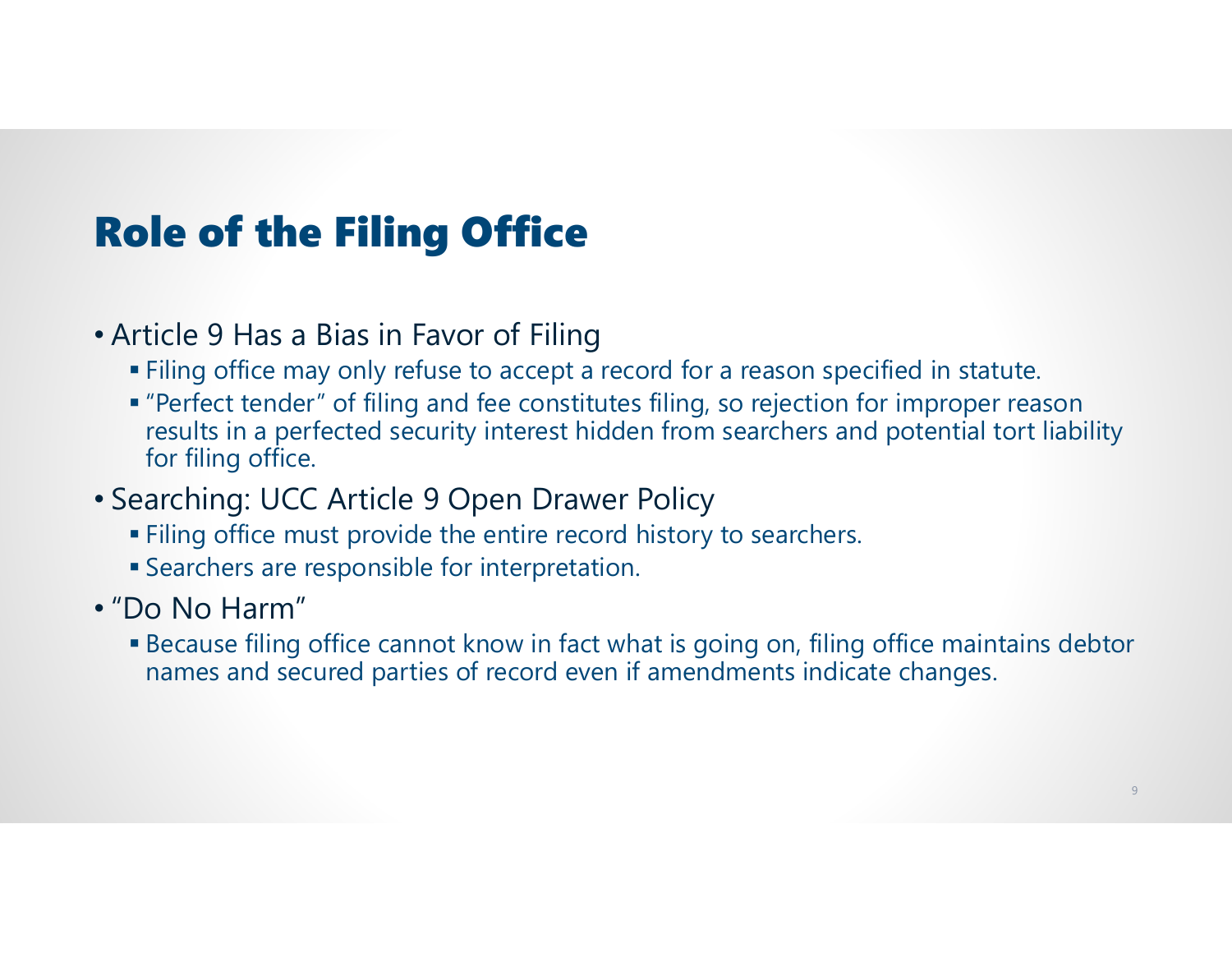#### UCC Forms

- National Safe Harbor Forms: UCC § 9-521
	- Must be accepted by filing offices in all states.
	- Current form revision date is 04/20/11.
- Types
	- UCC1 Financing Statement
	- UCC1AD Financing Statement Addendum
	- UCC3 Amendment
	- UCC3AD Amendment Addendum
	- Non-statutory forms for search requests, filing office corrections and bogus filings
- State-Approved Forms
	- Some states have created and accept their own forms in addition to (not instead of) the § 9-<br>521 forms.
- Signatures
	- UCC forms do not require signatures of any party. The absence of a signature is not a reason for rejection.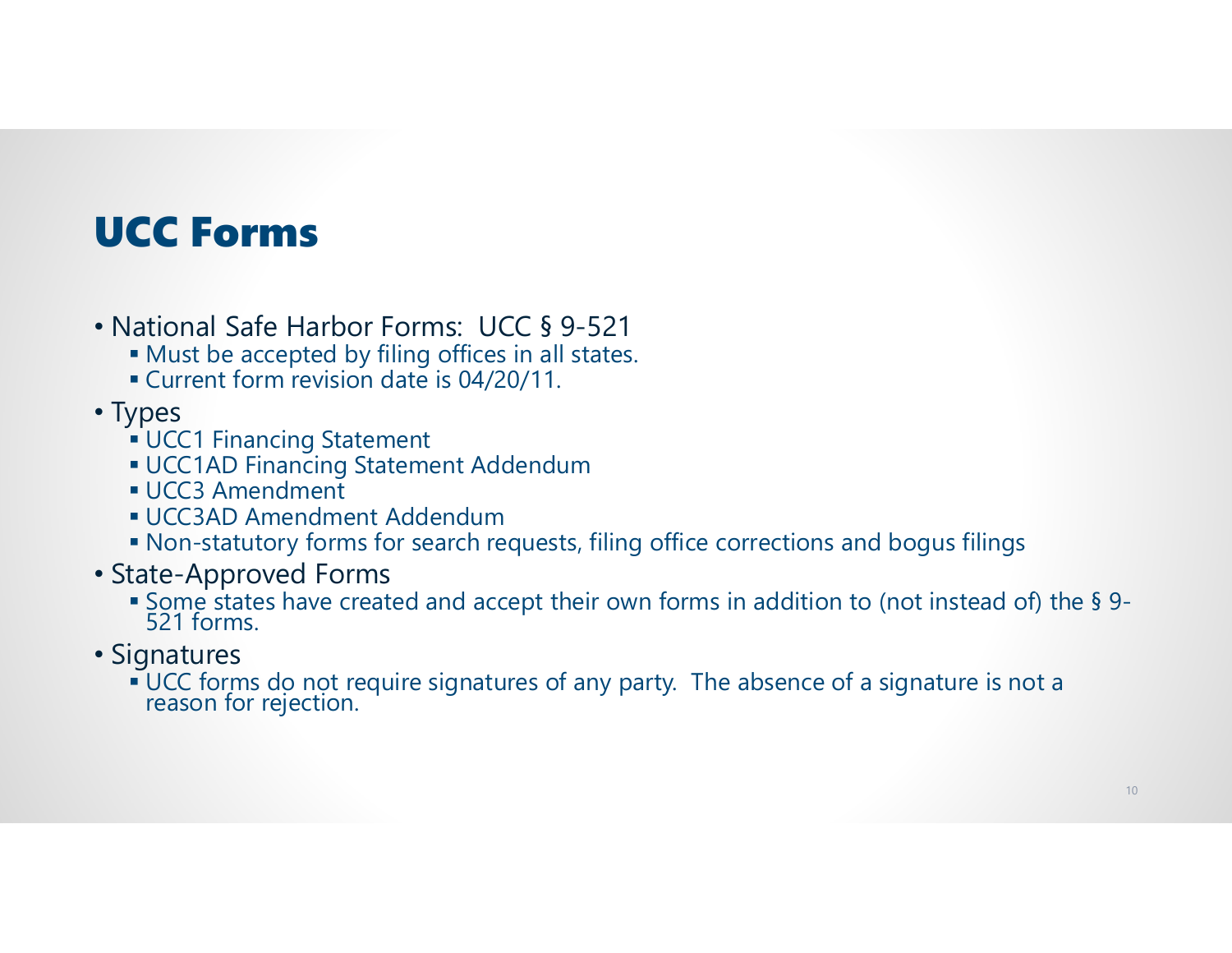## **UCC Record Intake**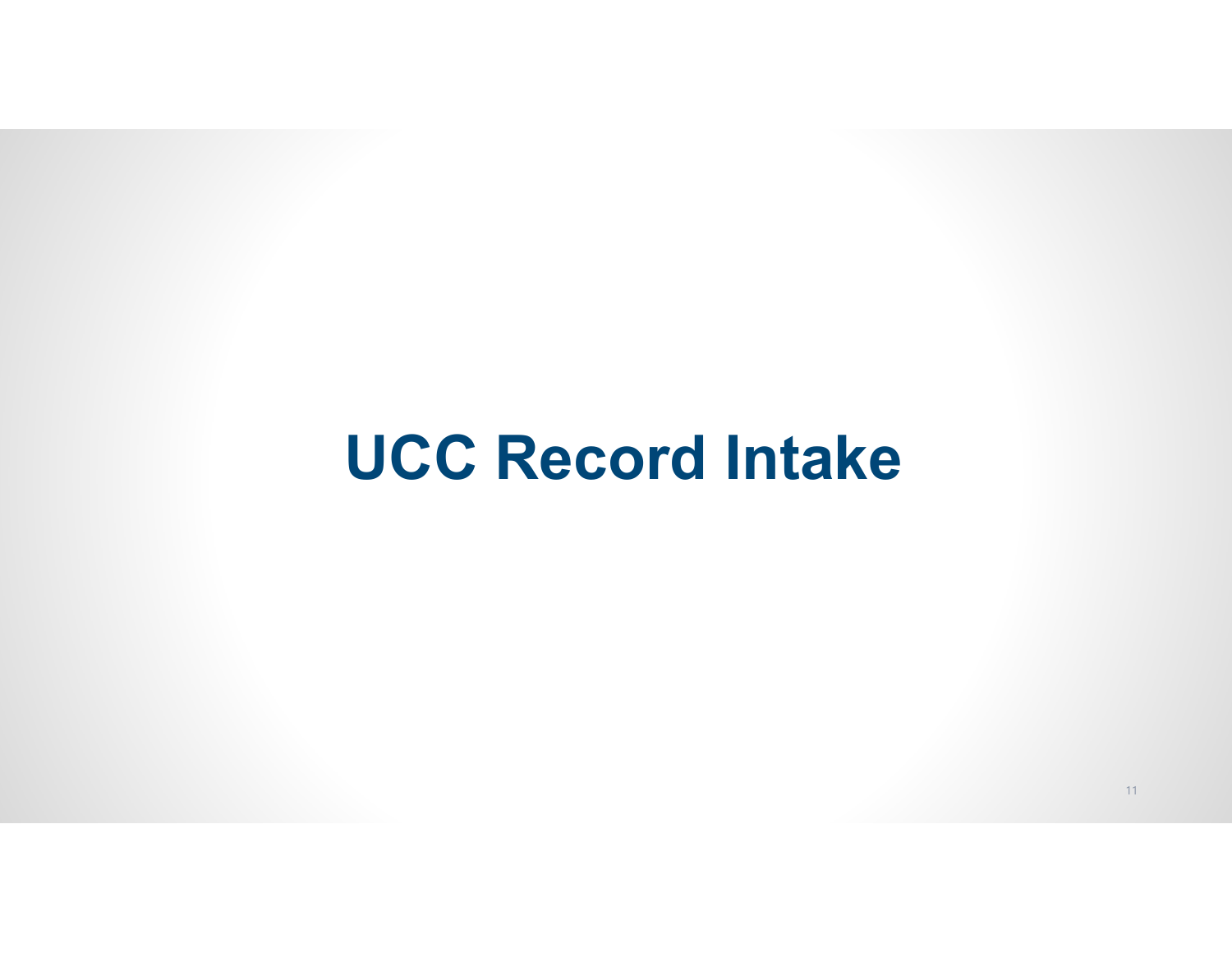### Rejection & Acceptance of UCC Records

#### • Article 9 Policy:

- Legal sufficiency is the filer's problem.
- Records that provide required content must be accepted regardless of accuracy.
- Review process is counter-intuitive and very different from review of real estate instruments.

#### • Reasons for Rejection

- The only reasons for which a filing office may refuse to accept a record are set forth in § 9-516(b).
- A filing office may only reject for a reason set forth in § 9-516(b). See § 9-520(a).
- General rule is that a filing office may only reject a record if it is unable to index it.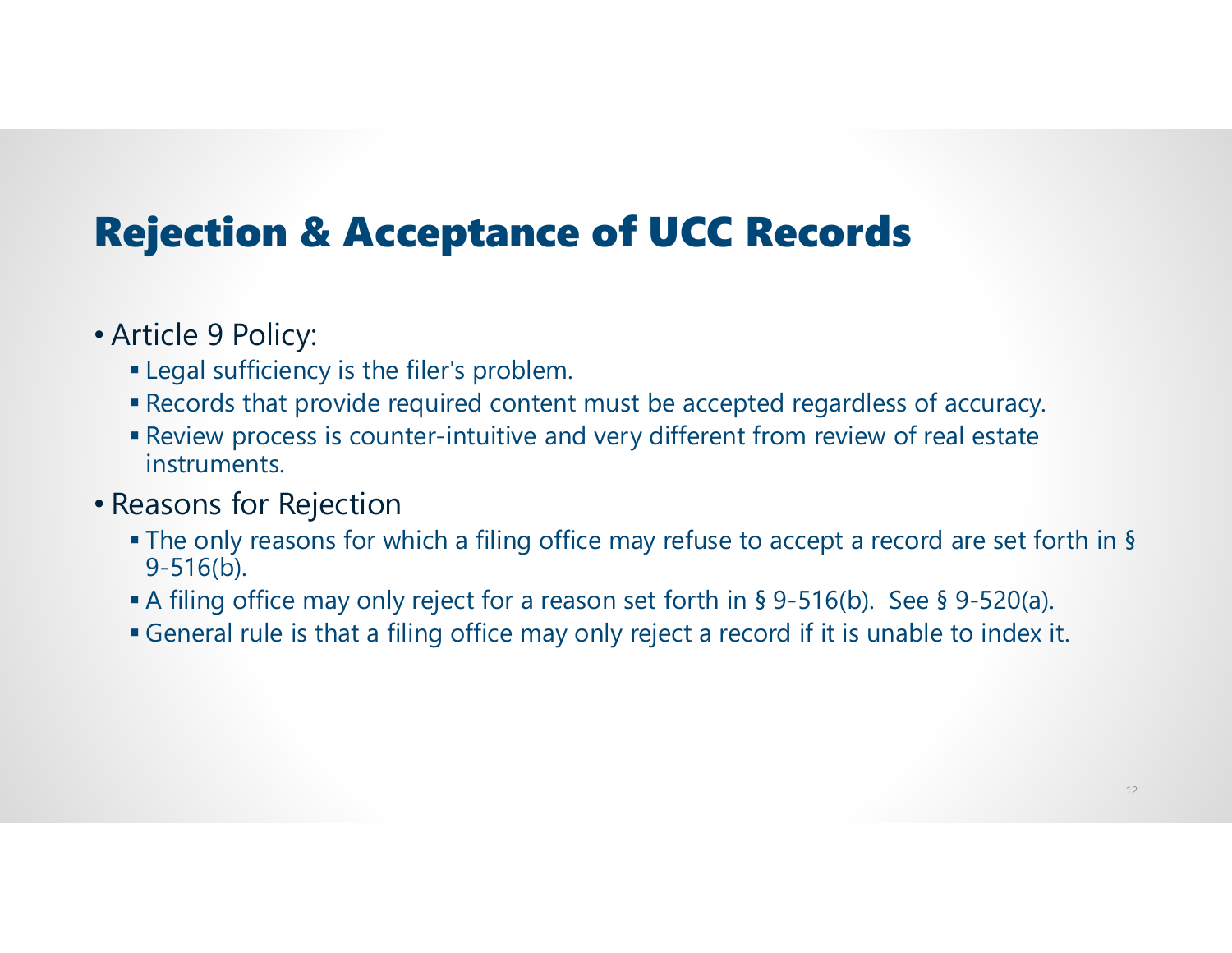### UCC 9-516(b) Reasons to Refuse Filing

- Record is communicated by method or medium not authorized by filing office
	- This is not a "catch-all."
- Proper fee is not tendered
- Filing office cannot index because:
	- no debtor name provided on initial financing statement;
	- no file number for initial financing statement provided on amendment, or number provided relates to a lapsed FS;
	- record does not identify an individual debtor's surname; or
- No name and address for secured party on initial FS or amendment that adds the secured party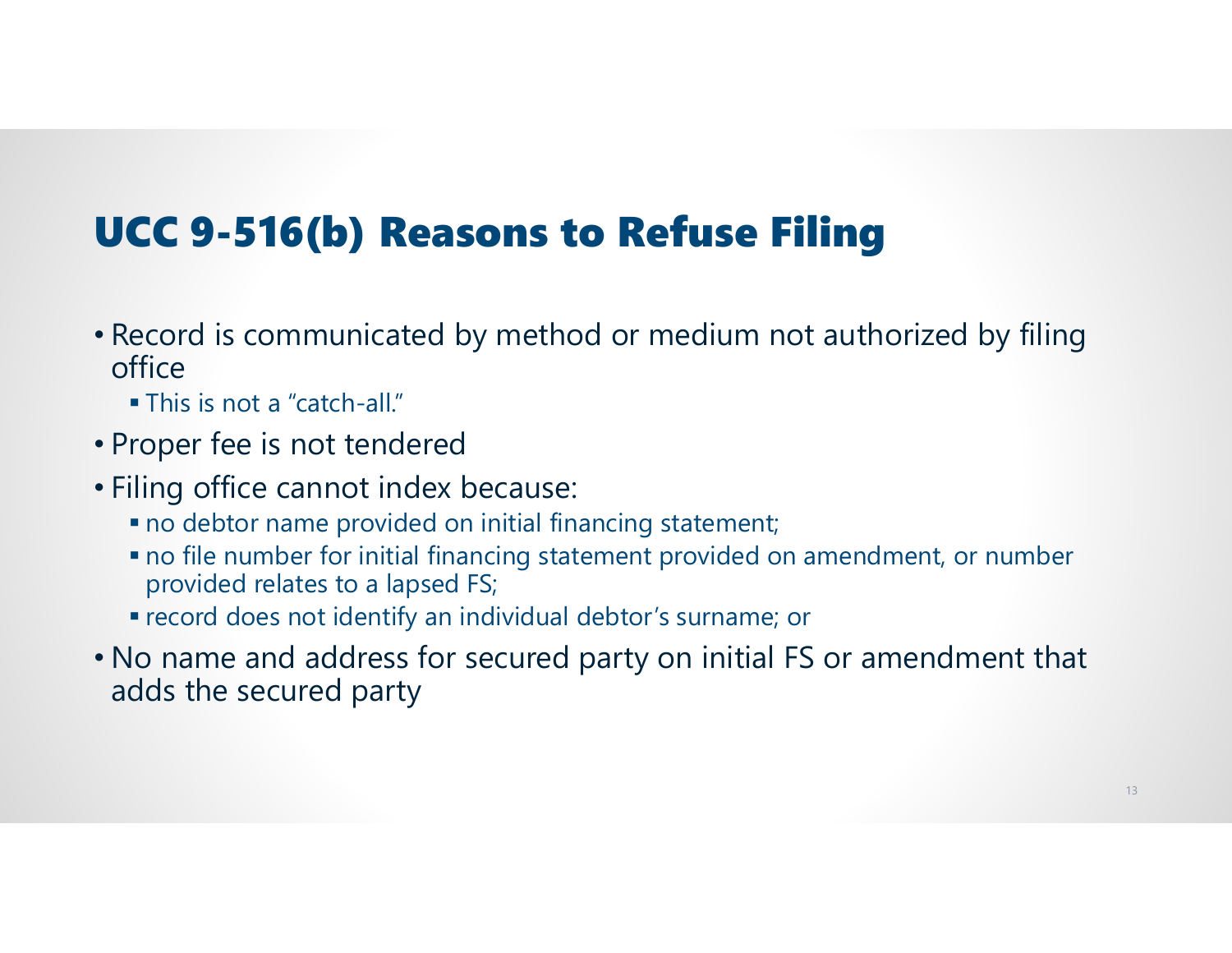#### UCC 9-516(b) Reasons to Refuse Filing

- No address for debtor on initial FS or amendment that adds the debtor, or failure to indicate whether debtor is individual or organization
	- Separate boxes/fields for names indicate debtor status.
- No name or mailing address for indicated assignee
- Continuation statement not filed within 6-month window prior to lapse date
- Filing office is unable to read or decipher required information
	- This is also not a catch-all.
	- See §9 -516(c) and official comments.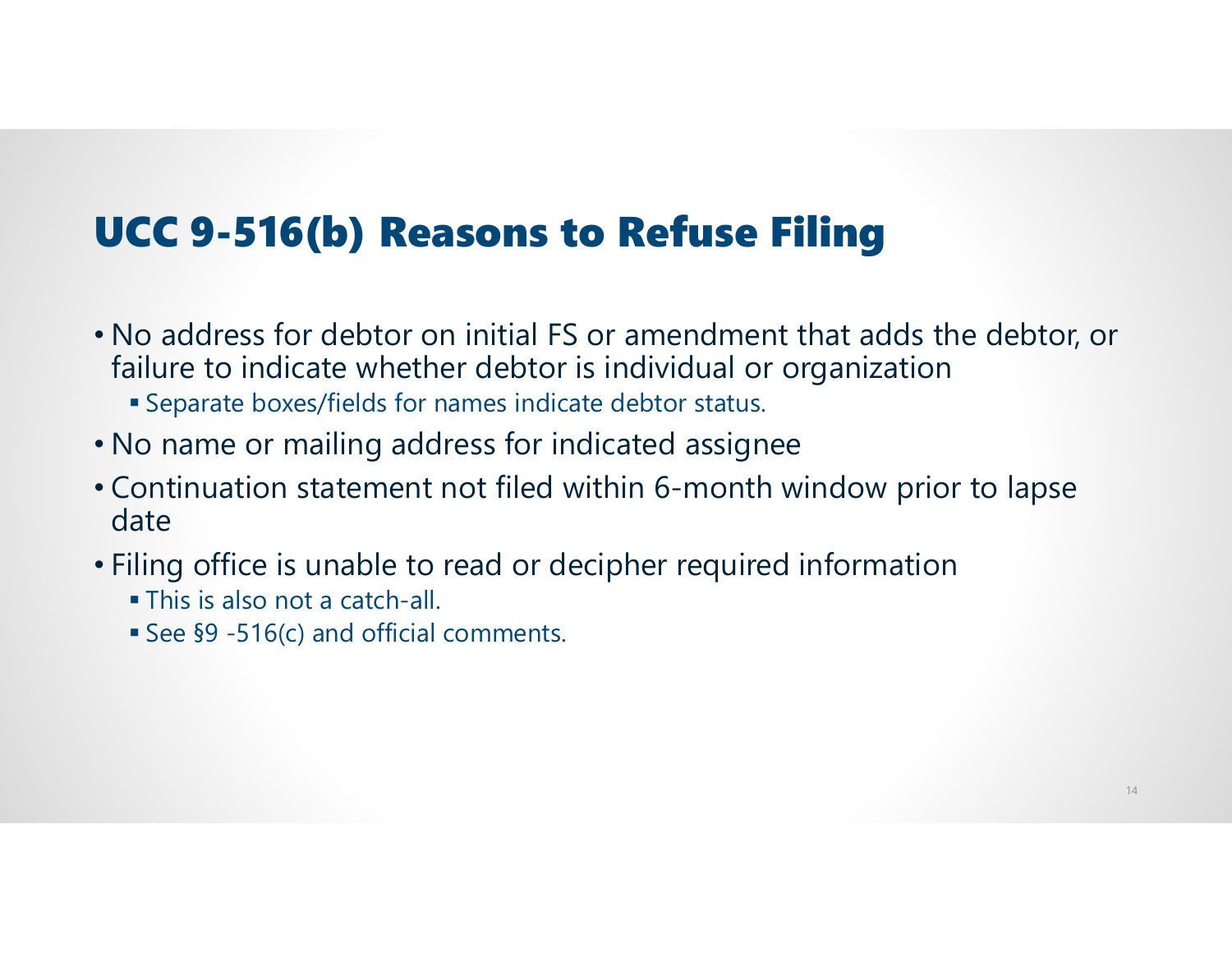### Rejection & Acceptance of UCC Records

#### • Common Rejection Errors:

- **Imposing requirements not found in statute.**
- **Prior filing of termination or continuation statement.**
- Lack of signatures (primarily a county issue).
- Collateral not of a type filed at the county.

#### • Notice of Rejection

- After rejecting a UCC record, the filing office must provide the submitter with a reason for the rejection.
- Notice must include the time and date when the record would have been accepted if not rejected.
- General rule is that the filing office must perform this duty within 2 business days.
- **If filer convinces filing office that rejection was improper, filing office must indicate** filing was effective at original filing time.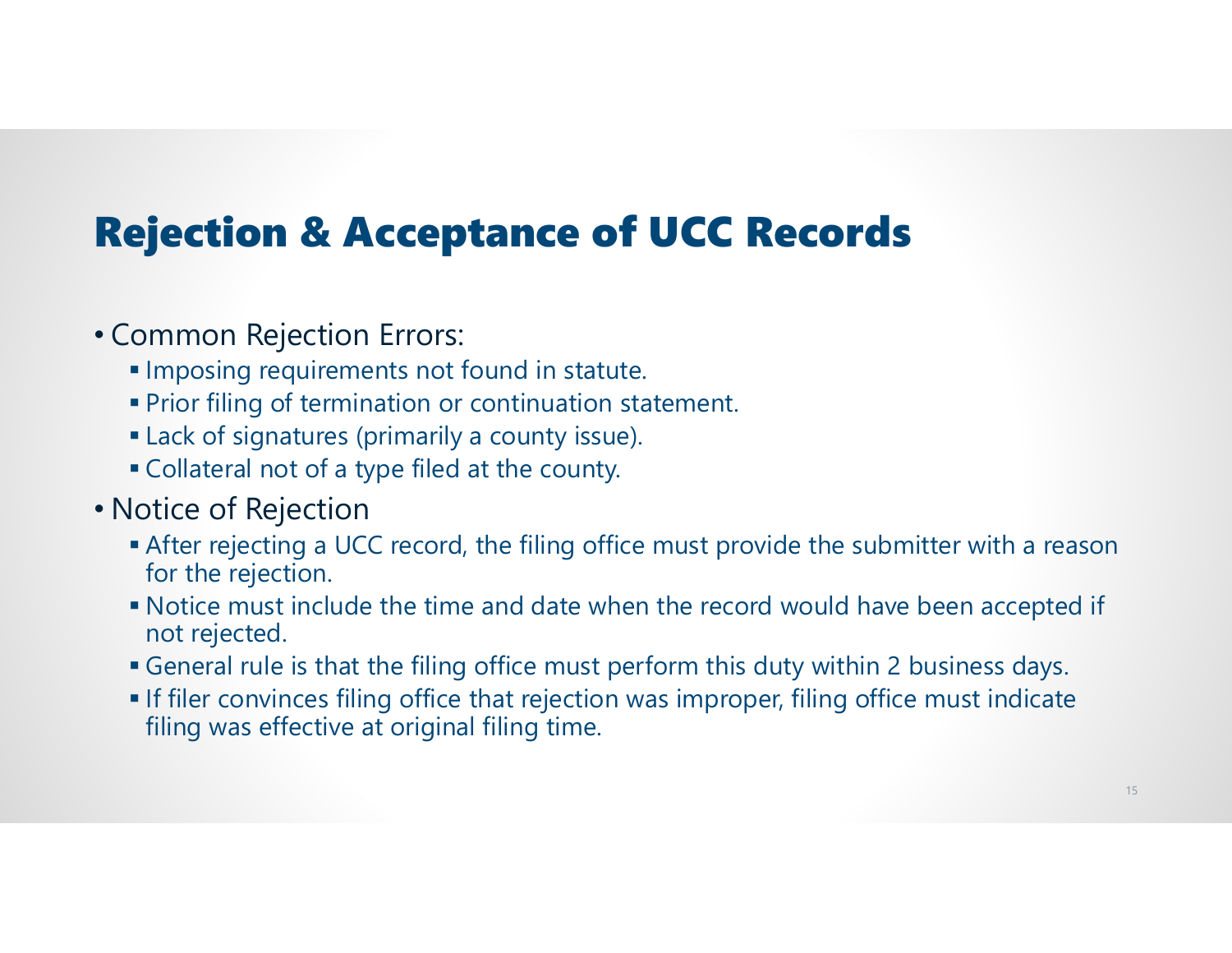#### UCC Record Content Requirements

- Debtor and Secured Party Name
	- Correctness of the debtor or secured party name does not affect filing office duties.
	- **Typos and other errors are filer's problem.**
- Debtor and Secured Party Address
	- A mailing address is required for each party. However, no particular format is specified by statute.

 $\circ$  Address is to assist searchers and is not required for legal sufficiency.

- Indication of the Collateral
	- Contents of the collateral field do not affect filing office duties and must be ignored.
	- Omission of the collateral is not grounds for rejection!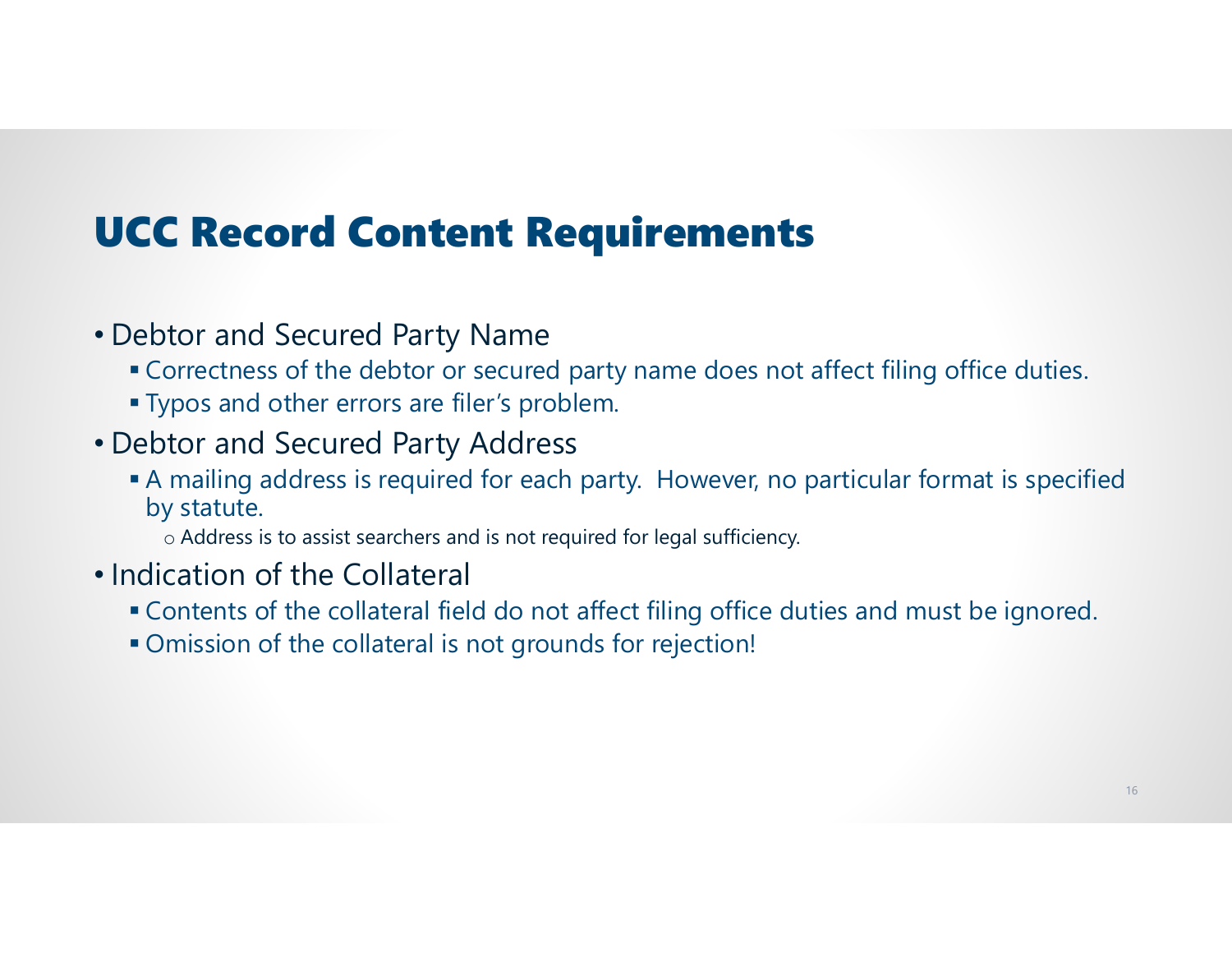### Information Not of Concern for Filing Office

#### • Alternative Designations

- Have no effect on filing office duties with respect to the record.
- Debtor and Transaction Indications
	- These are relevant only for setting lapse dates, if applicable.
- Descriptive or Explanatory Information
	- The contents of the collateral field or any attached schedules, exhibits or other documents have no effect on the filing office duties.
- Content of Attachments
	- Except in states where filing office must review under bogus filing law or privacy law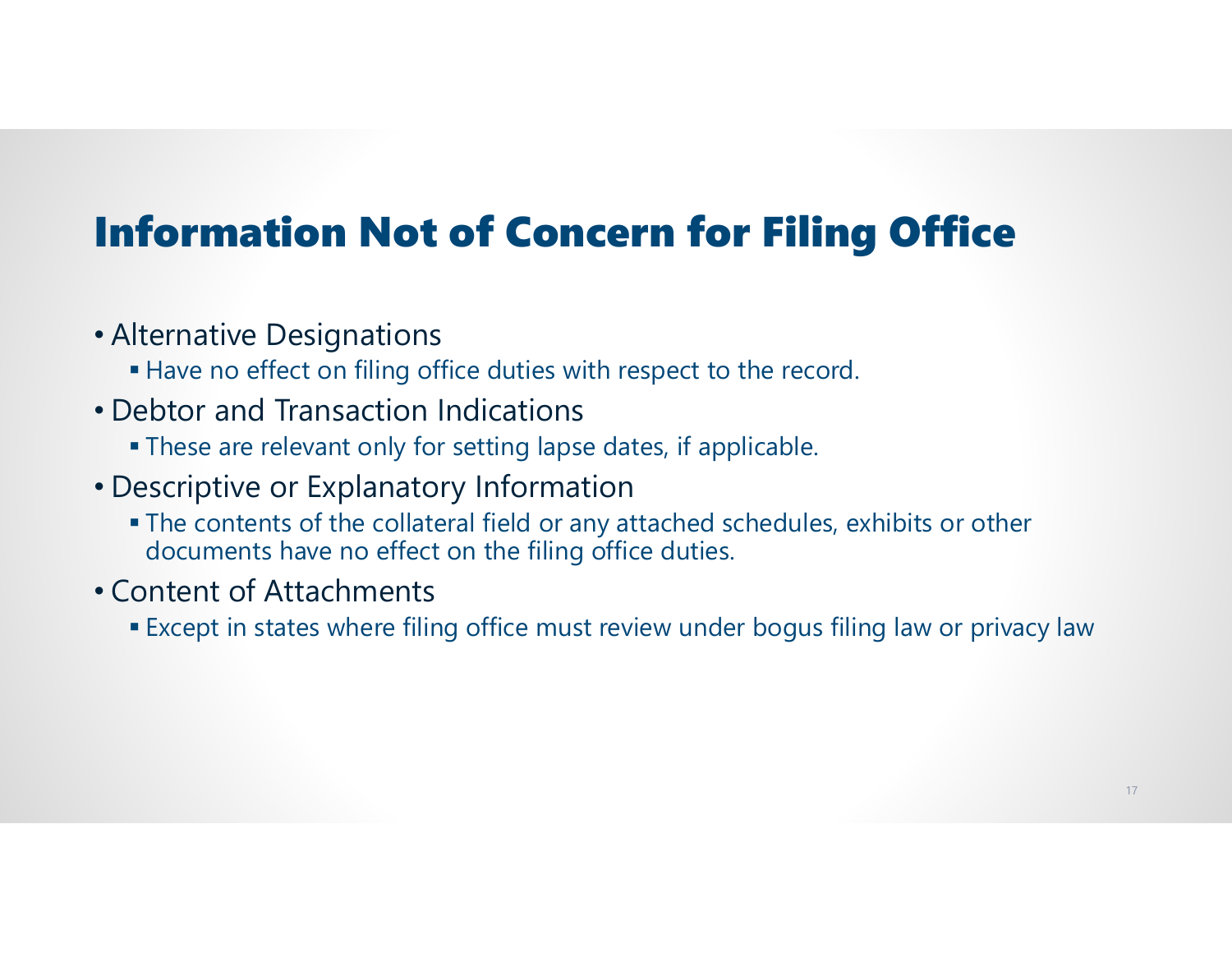#### Duration and Effectiveness of UCC Records

- General Rule:
	- Financing statement is effective for 5 years from the date of filing. o March 1 substitutes for February 29 per Model Administrative Rules
- Manufactured Home or Public-Finance Indication
	- Financing statement is effective for 30 years.
	- Several states omitted one or both exceptions.
- Transmitting Utility Indication
	- Financing statement is effective until terminated with respect to all secured parties of record.
	- Filing office cannot determine effectiveness of termination statements so record should never be purged unless requested by debtor and secured party(ies).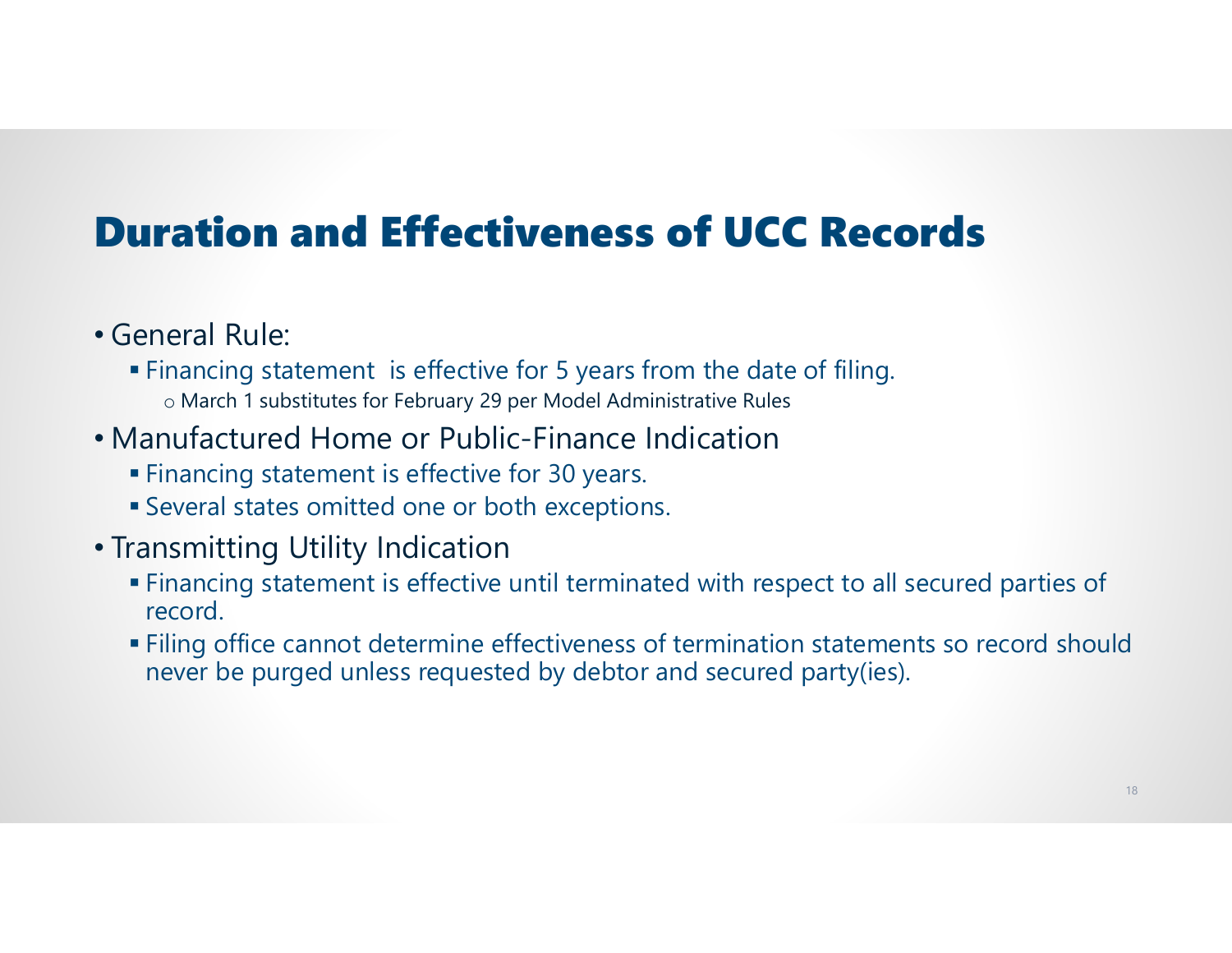## **UCC3 Amendments**

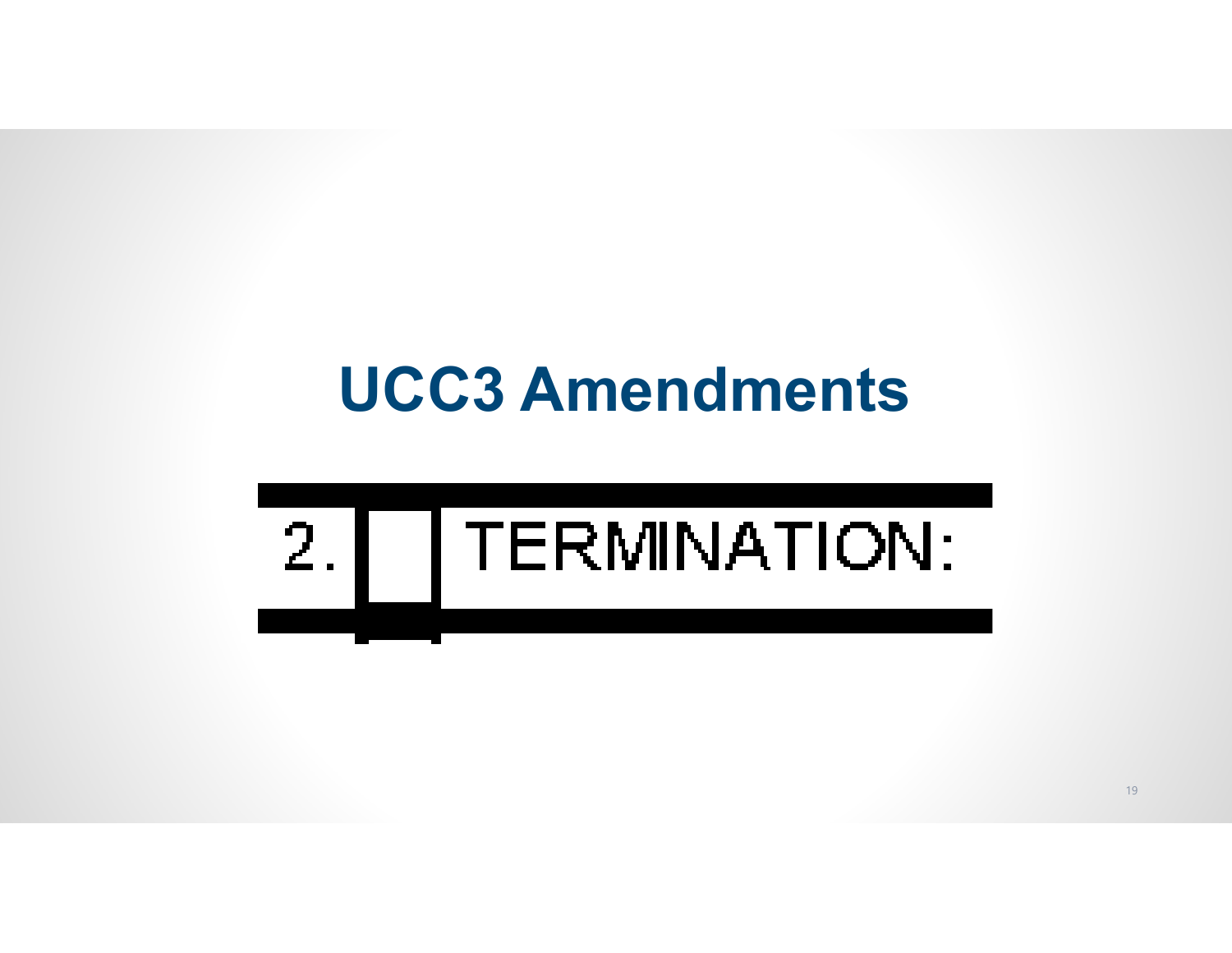### Termination Statement

- Effect of Filing by Authorized Person
	- Financing statement ceases to be effective. See § 9-513(d).
	- Effectiveness is outside filing office responsibility, as filing office cannot establish the filer's authority.
- Filing Office Indexing
	- Termination statements should be indexed as other amendments.
	- Termination statements have no effect on the lapse date.
	- Filing office must accept multiple termination statements. o Amendments are effective only with respect to the authorizing secured party(ies). UCC §9-510.
- Amendment After Termination Statement Filed
	- Filing office has no grounds to reject an amendment, including a continuation statement, after a termination statement has been filed under the Do No Harm rule.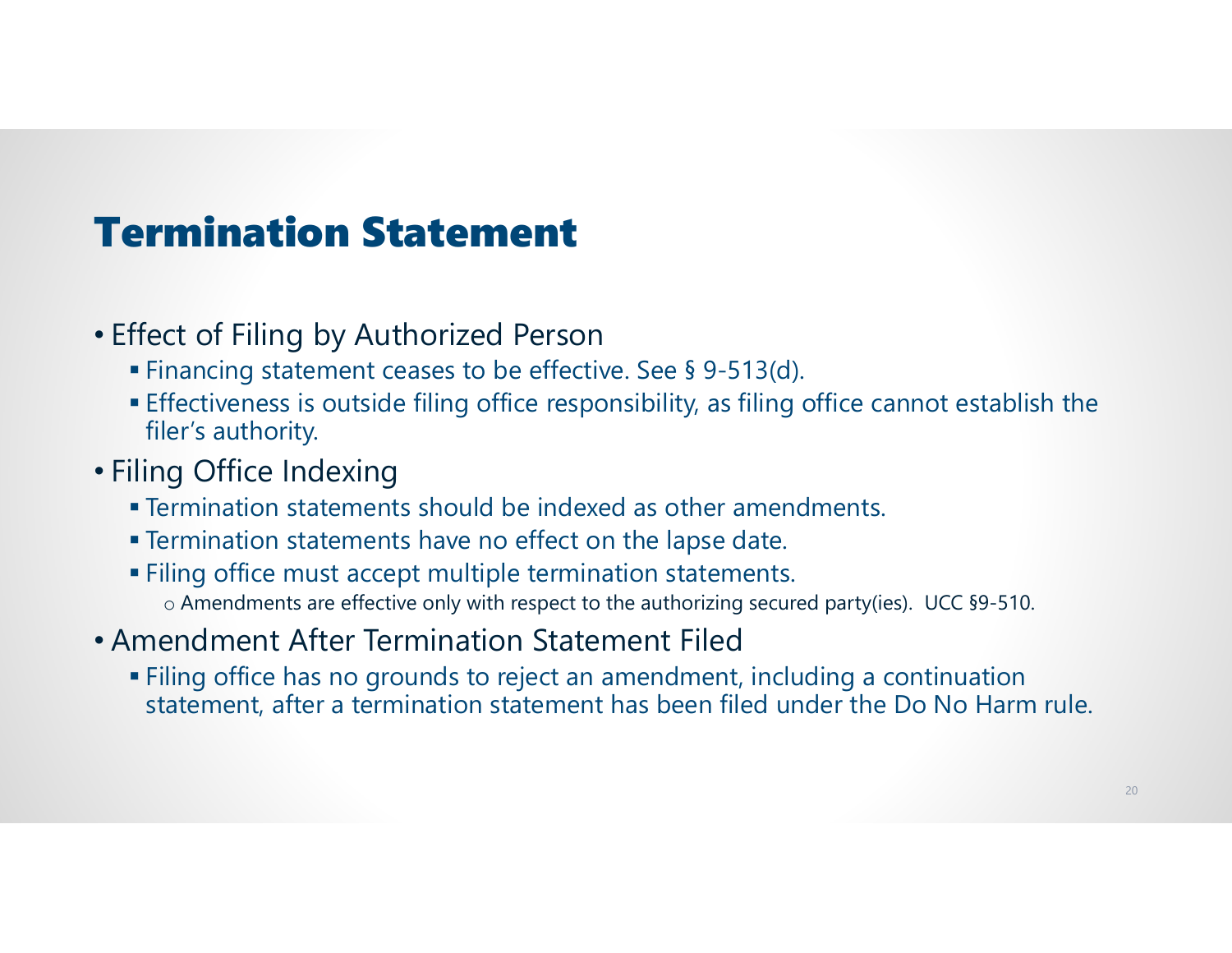### UCC-3 Assignment

- Assigns Right to Amend the Financing Statement
	- A UCC-3 assignment does not assign the security interest!
- Effect of UCC3 Assignment:
	- Adds the assignee as secured party of record.
	- Assignor remains a secured party of record. See § 9-511(c).
	- If desired, assignor may file an amendment to delete itself as a secured party.
		- $\circ$  But assignor remains a secured party of record as far as filing office is concerned under the Do No Harm  $\,$ rule.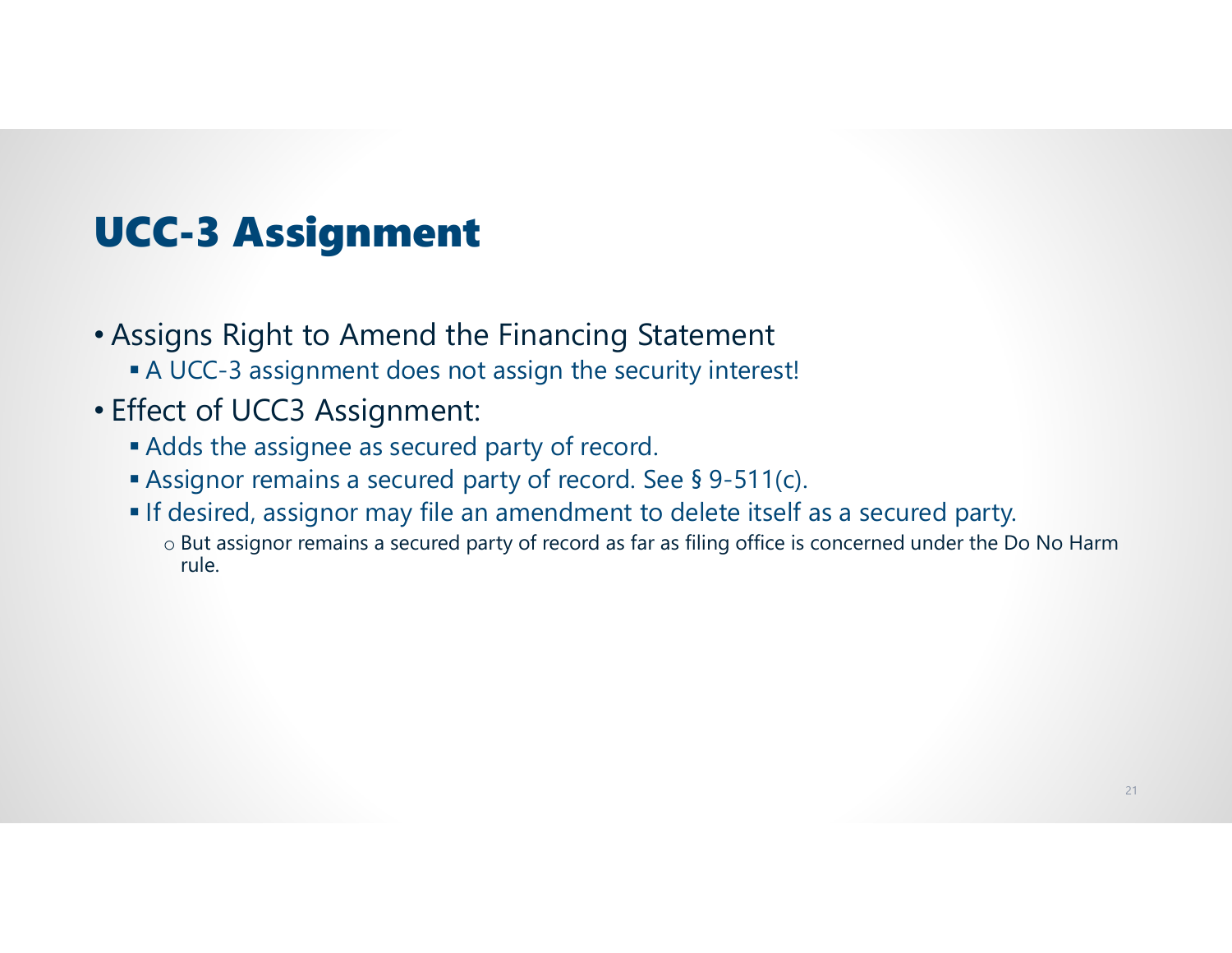#### Continuation Statement

- Time for Continuation Statement Filing:
	- Filing office must reject a continuation statement submitted more than 6 months prior to, or at any time after the lapse date.
	- A continuation statement accepted outside the 6-month window is ineffective, even if the filing office resets the lapse date.
- Effect of Timely Filing of Continuation Statement
	- Effectiveness of the financing statement is extended for an additional 5-year period beginning on the date when the record would have ceased to be effective if no continuation had been filed.
- Multiple Continuations:
	- Filing office must accept all continuation statements submitted for the record within 6 months prior to the lapse date.
	- Only the first continuation resets the lapse date.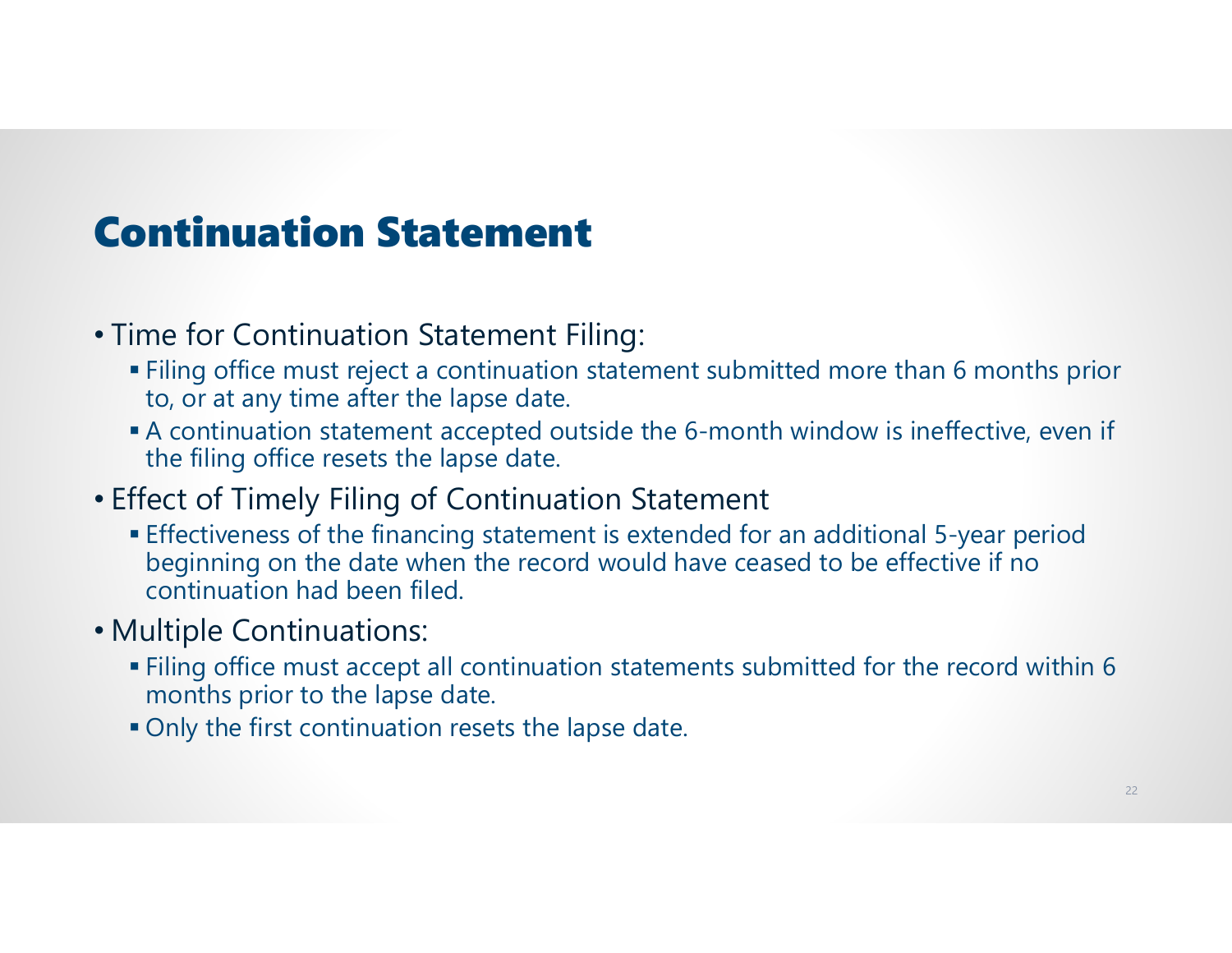### Party Amendment

- Party Add
	- Adds the party information set forth in Item 7 to the financing statement.
	- Filer must indicate whether the party is a debtor or secured party.
- Party Change
	- If new party name is provided in Item 7, filing office must add that name as a debtor or secured party, based on the filer's indication in Item 5.
- Party Delete
	- Removes the party described in Item 6 from the scope of the financing statement.
	- Filing office may not delete name from index until 1 year after the financing statement has lapsed.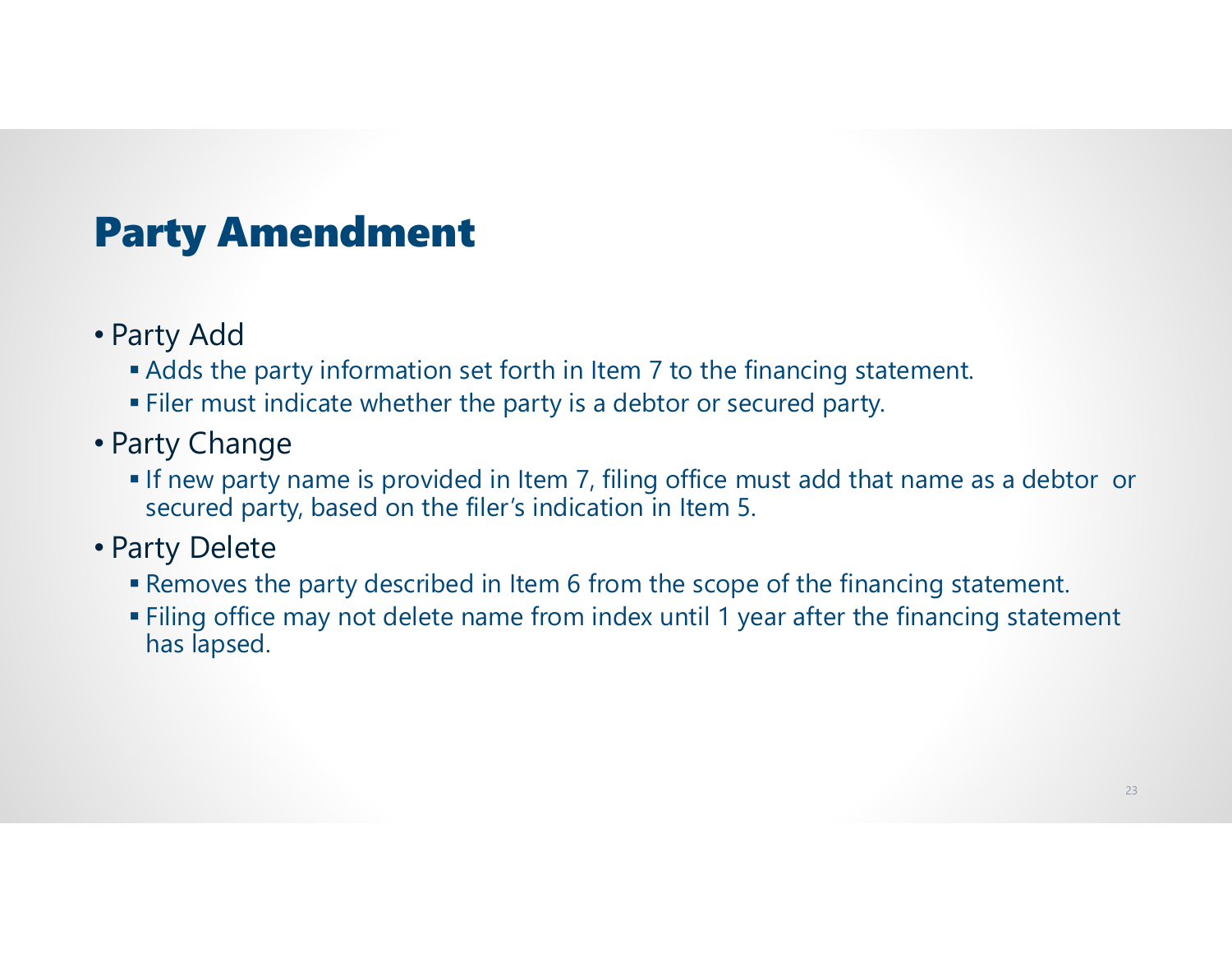### Collateral Amendment

- Collateral Change: Added
	- The described collateral is covered by the UCC1.
- Collateral Change: Deleted
	- The described collateral is no longer covered by the UCC1
- Collateral Change: Restated
	- Replaces all prior collateral descriptions.
- Collateral Change: Assigned
	- This is not a collateral amendment. It relates to an assignment. The assignment box in Item 3 should also be checked.
- Effect
	- All collateral amendments should be indexed in the same way. It is up to those who search the records to interpret the record.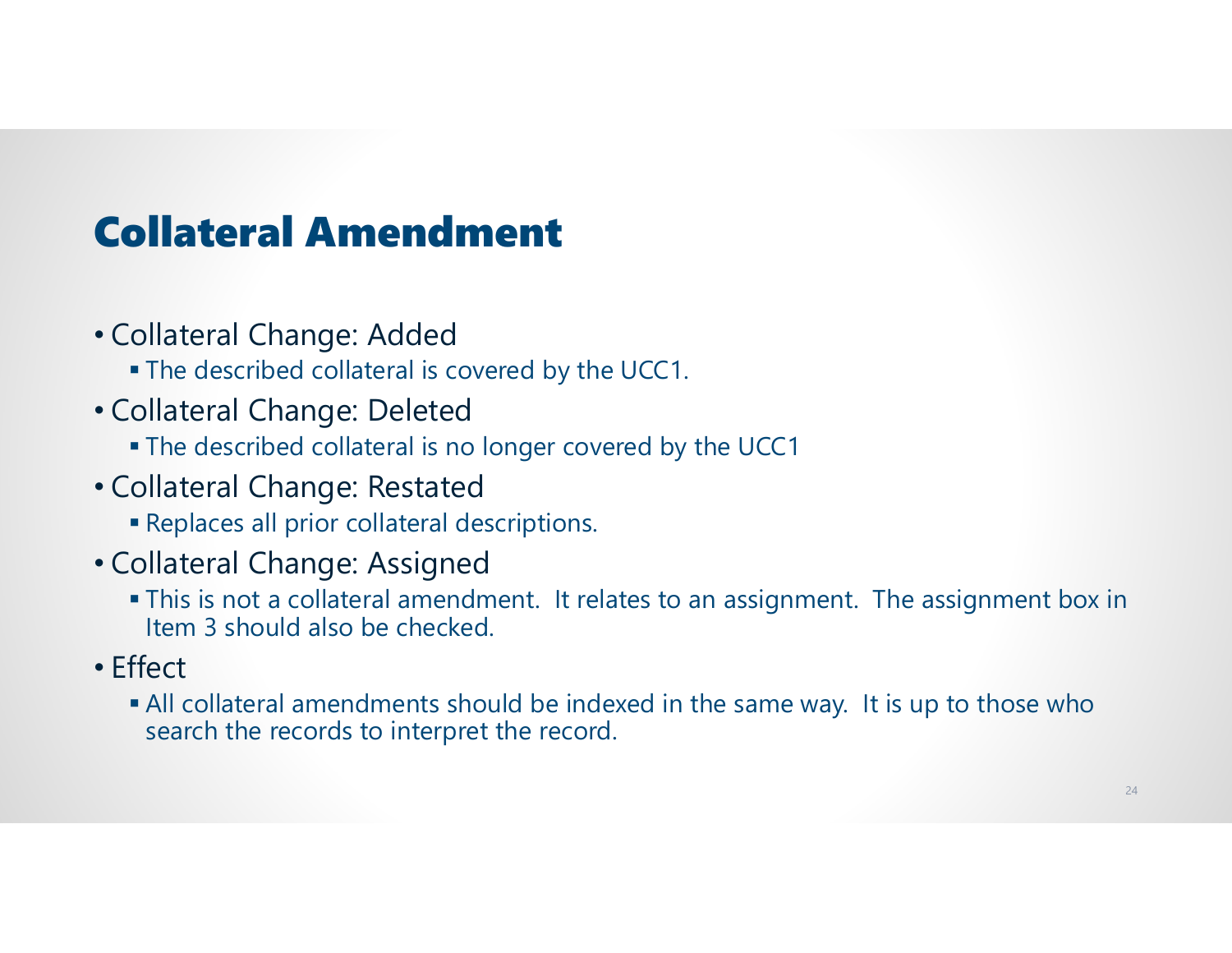#### Secured Party Authorizing the Amendment

- Contents of Item 9 is NOT a Reason for Rejection!
	- The correctness or omission of a secured party name in Item 9 is NOT a permitted reason for rejection under § 9-516(b).
	- Authorizing party name may be different from secured party name(s) of record in many circumstances.
- Item 9 Does NOT Actually Indicate Authorization
	- A filer can put any name they want in Item 9 regardless of whether the party authorized the amendment.
	- Filing office cannot possibly determine whether the party named in Item 9 authorized the amendment.
- Item 9 is Required for an Assignment
	- Record must provide the name of the Assignor.
	- For other actions, Item 9 technically does not need to be completed.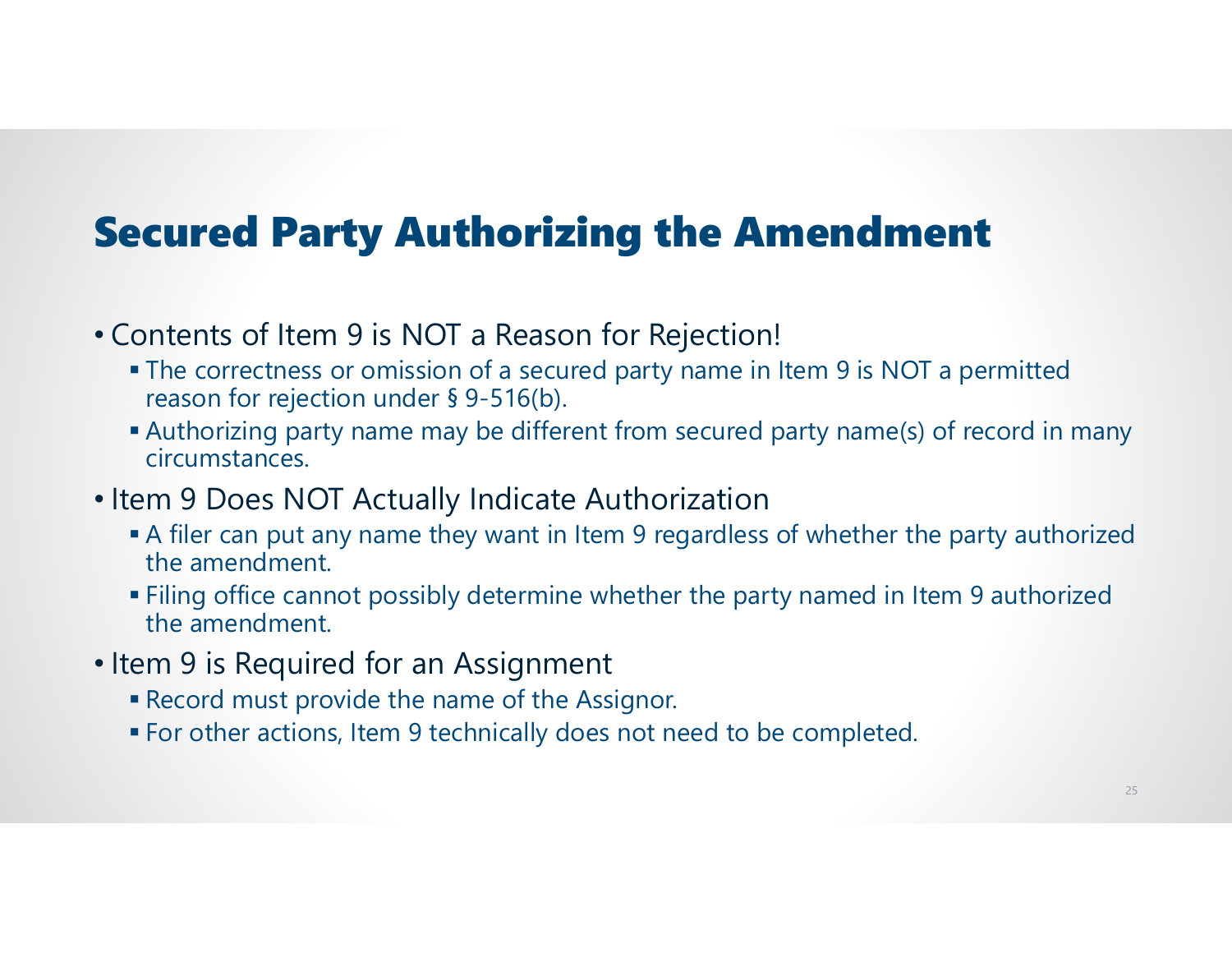## **Indexing, Record Maintenance, Searches and Bulk Sales**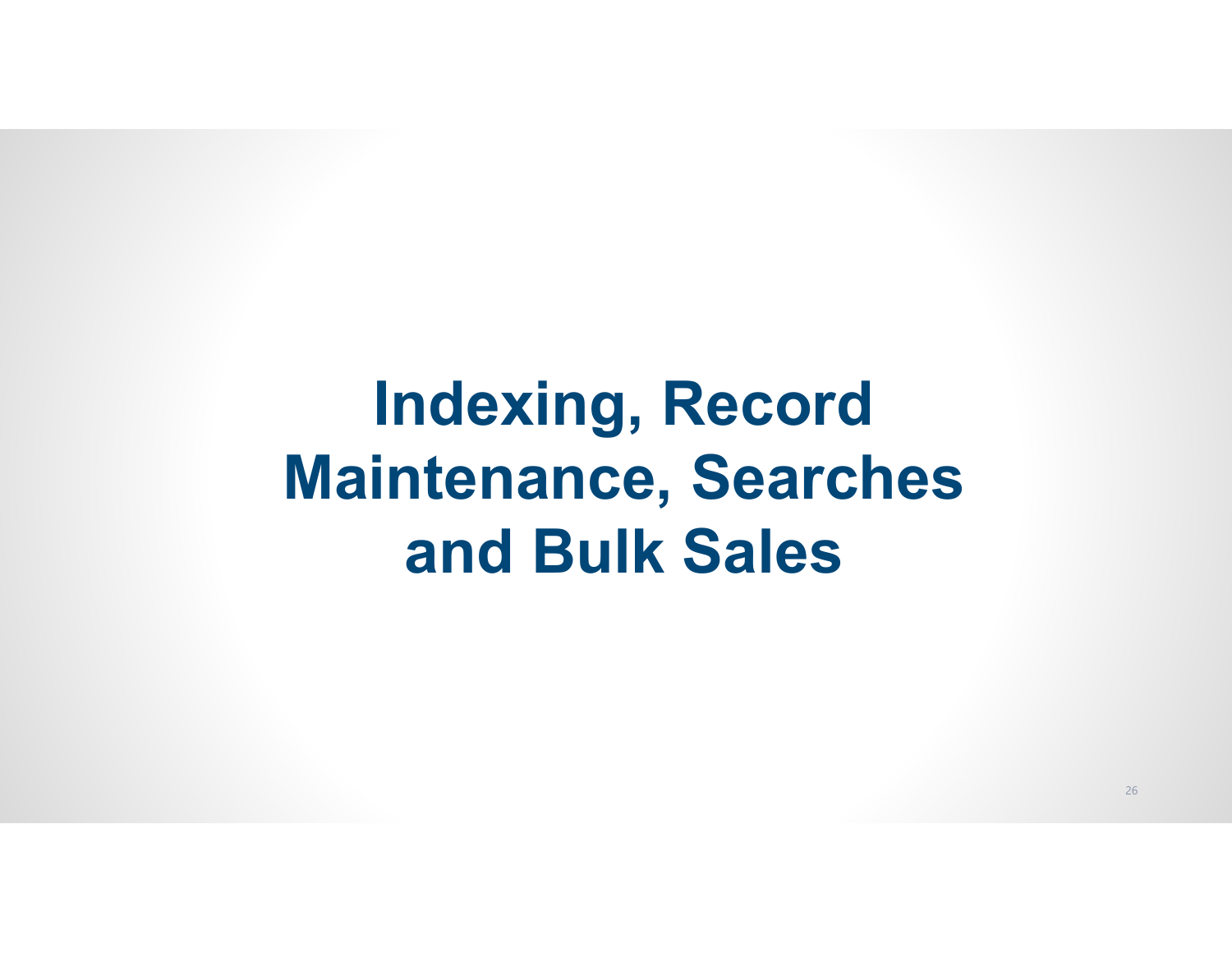### Indexing – General Requirements

- Initial Financing Statements
	- Must be indexed by debtor name.
	- Debtor name must be entered into the index exactly as it appears in the record.
	- Record must be assigned a file number, book & page or equivalent.
- Amendments
	- Record must be assigned a unique file number, book & page or equivalent.
	- Must be linked to the initial financing statement by file number.
	- Amendment to add new debtor name or change existing debtor to name not of record must be indexed in the same manner as an initial financing statement.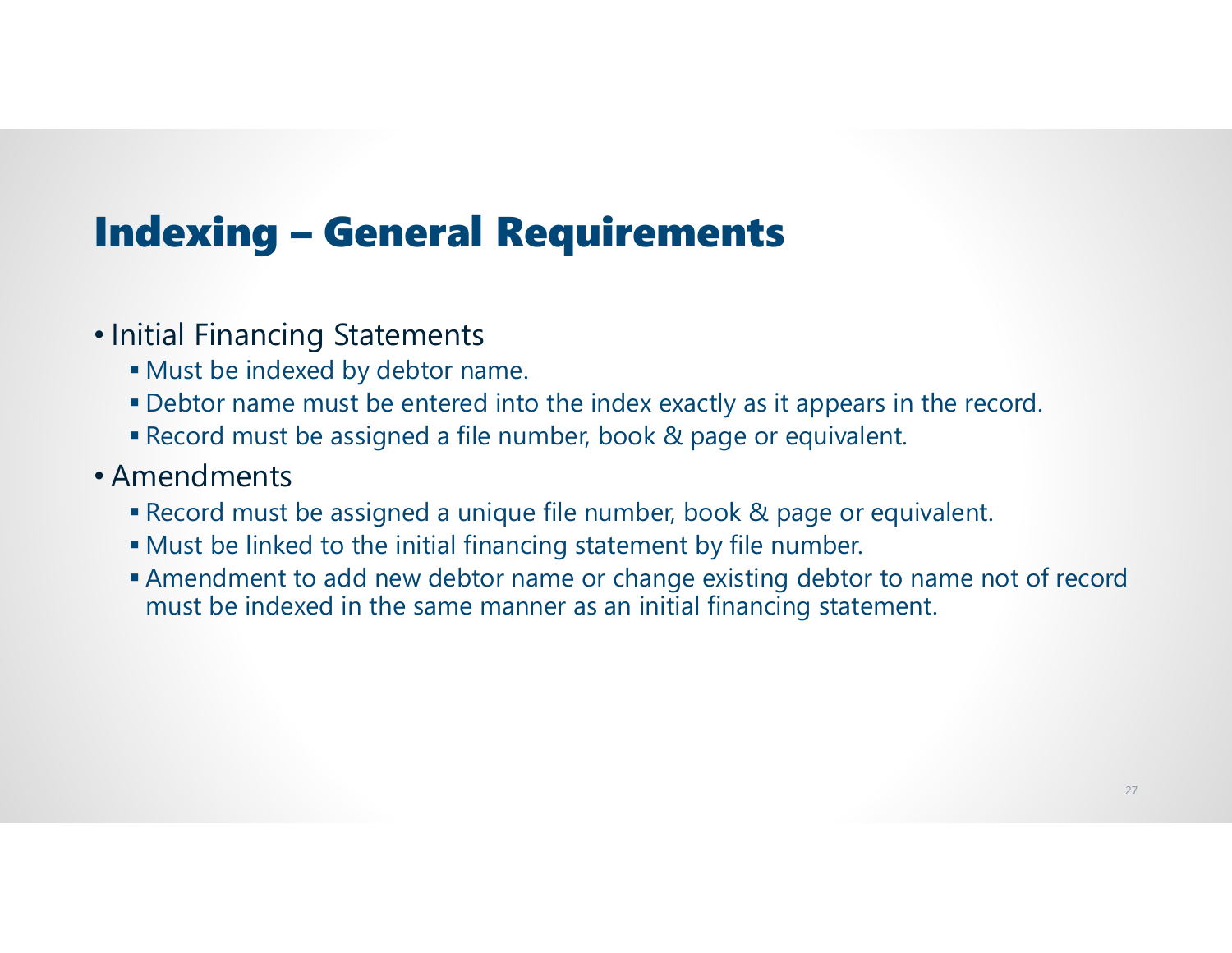### Indexing – Challenges

- Time of Filing
	- What time to assign for records delivered by different methods?
	- Should be addressed by administrative rules for certainty.
- Long Debtor Names
	- Must be truncated if too large for the debtor name field.

#### • Special Characters

- Assign wild card or other process?
	- o Current majority rule is to require filer to provide only acceptable characters, but this poses a problem for filers and searchers who cannot provide the debtor name as it really is to the filing office
		- 9-503 standard for debtor name cannot be met, and
		- 9-506 standard cannot be tested because it requires filing office to search under debtor's correct name.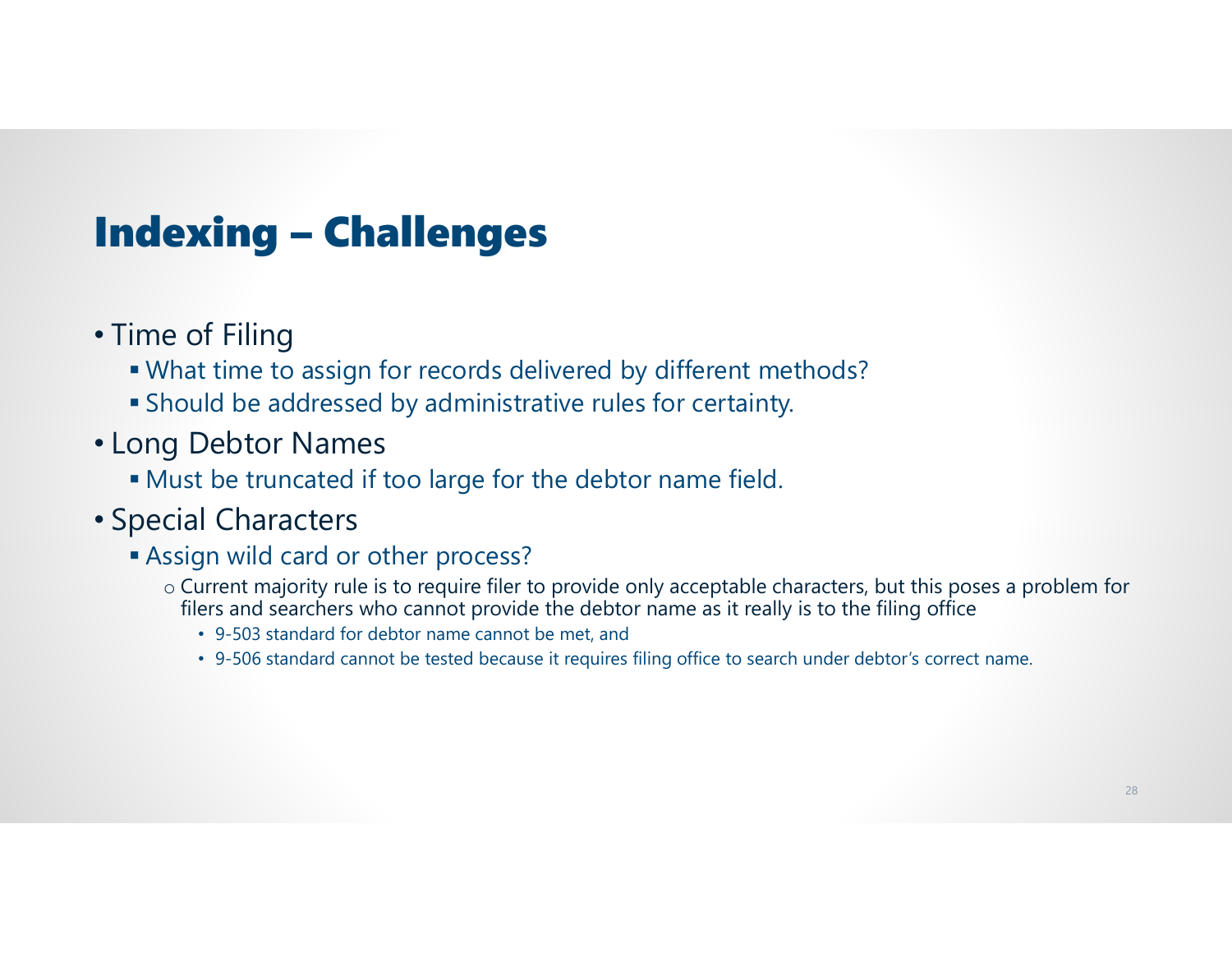#### Maintenance & Destruction of Records

#### • Retention Period

- Filing office must retain the record in the UCC index until at least 1 year after the record has lapsed with respect to all secured parties of record.
- The filing of a termination statement has no effect on the filing office data retention duties.

#### • Destruction of Records

- Filing office may immediately destroy written UCC records if it maintains an electronic image of the record.
- After retention period, filing office may remove items from UCC index.
- Archival records are maintained at filing office's discretion.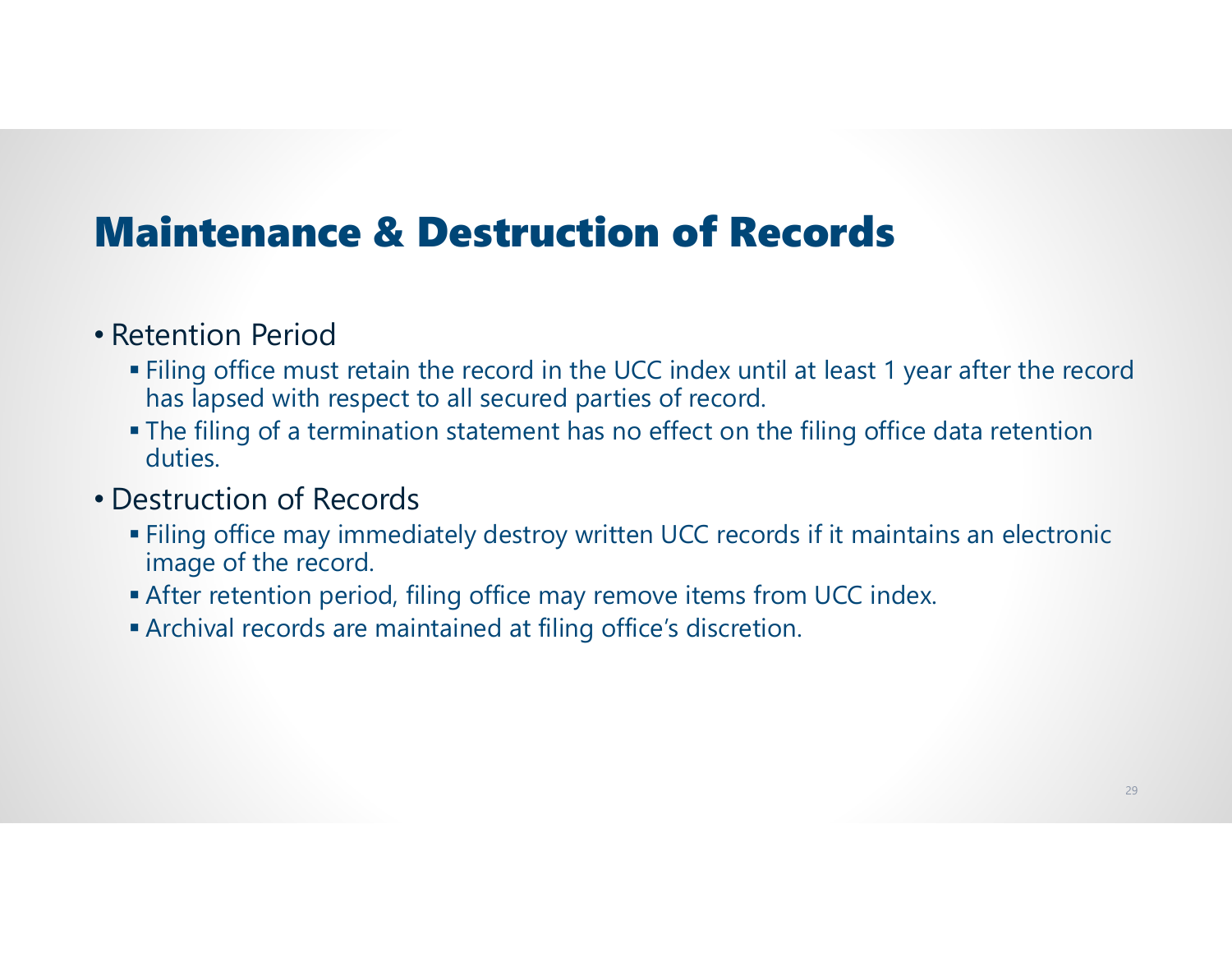### Information from Filing Office

#### • Filing Acknowledgment

- Written Forms: If requested, the filing office must provide the submitter with an image of the record that shows the file number, and date and time of filing, or return a copy of the filed record provided by filer with the filing information.
- Electronic Records: Filing office must provide a communication that includes the information in the record, file number, file date and time.

#### • Searches

 Filing office must make available to any person that requests it a search of a particular debtor name that includes the information in each record plus the file date and time for each record.

#### • Bulk Data/Copies

Filing office must make copies and/or data available at least weekly.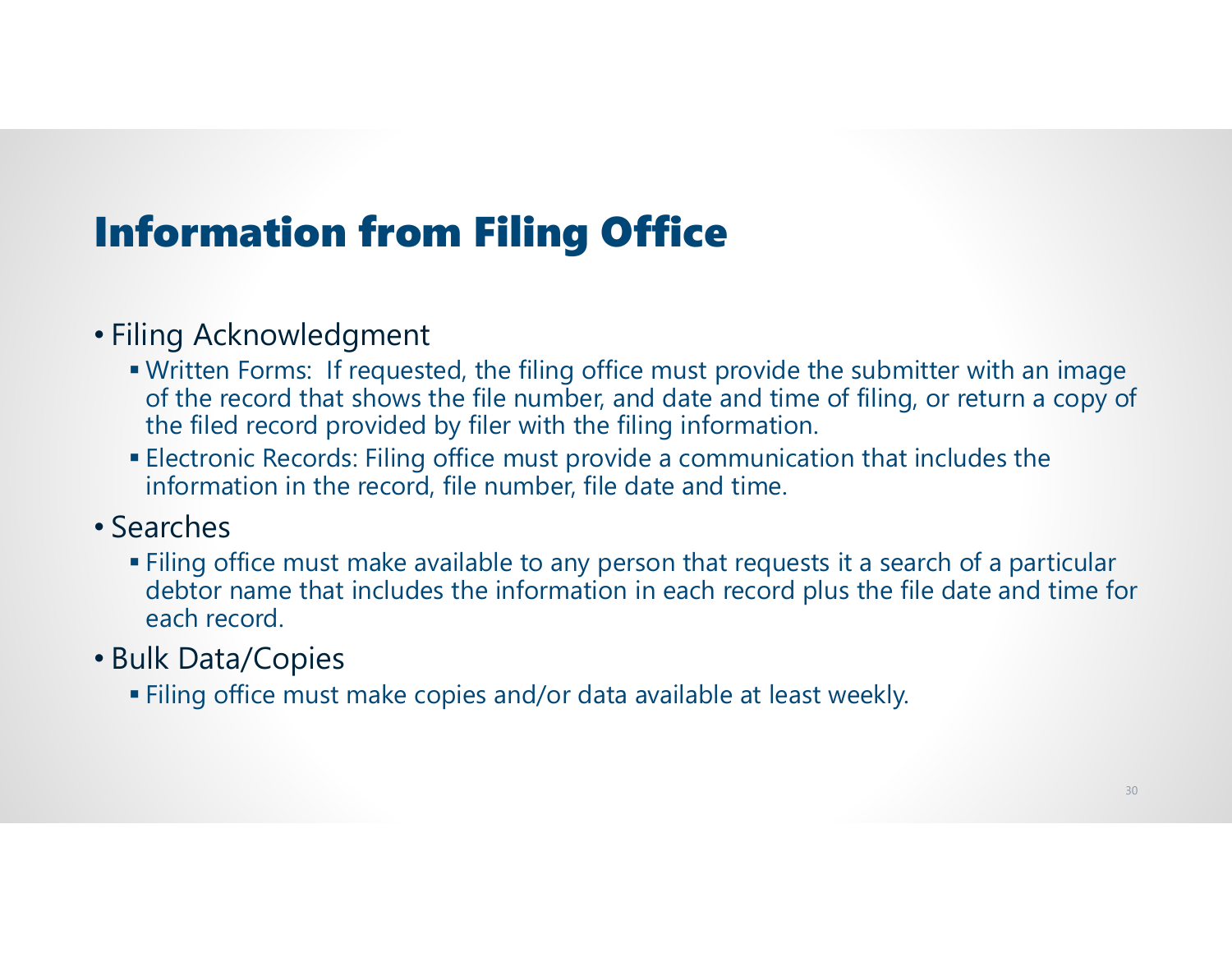## **General Operations and Search Logic**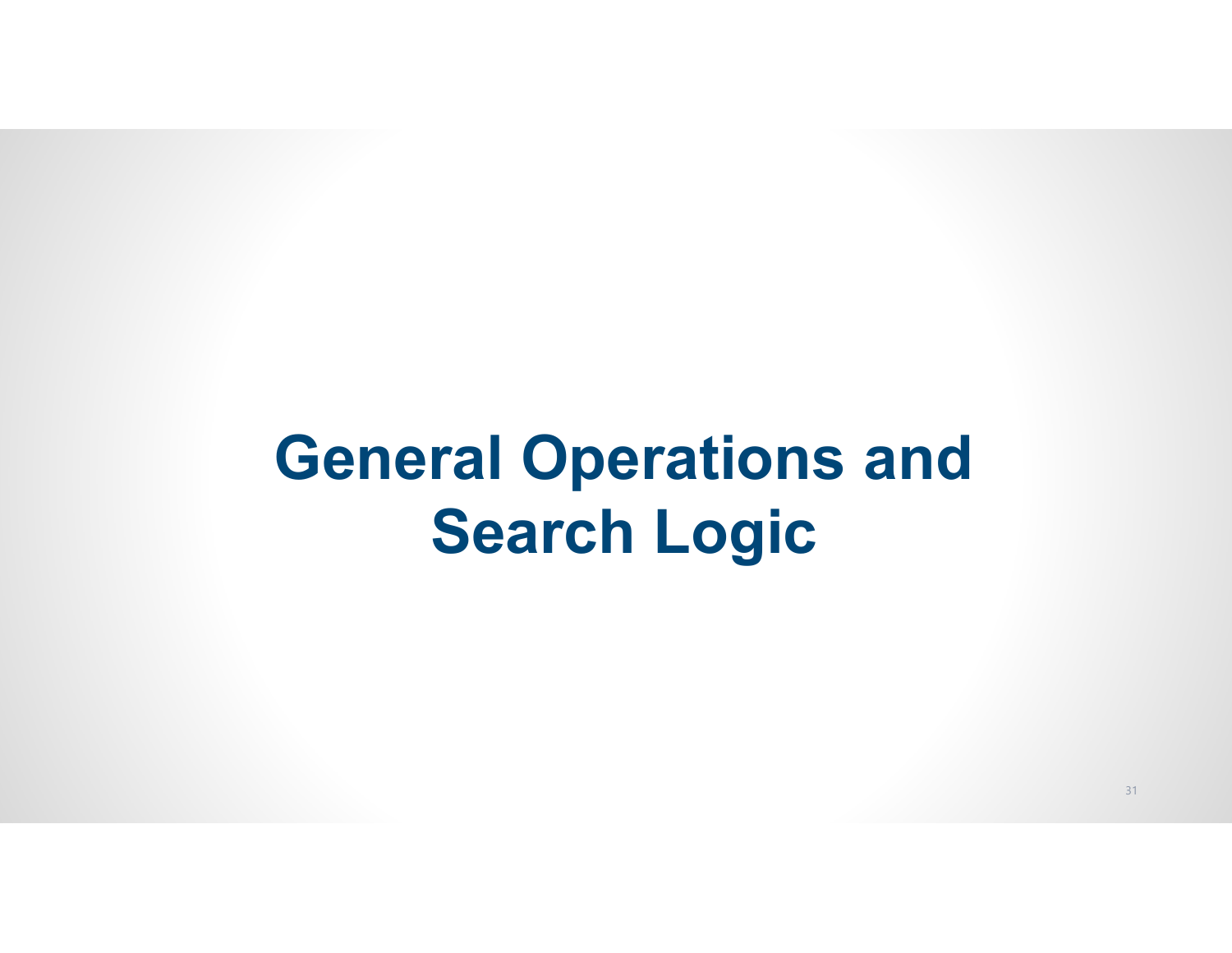### Statutory Requirements

- Caveats:
	- Some of the following rules were not uniformly enacted.
	- We will not address specific filing office practices and procedures.
- Filing Offices Must Adopt Administrative Rules
	- UCC §9-526 requires rules to be adopted and published.
	- Harmonization generally and statutory requirement to consult with other filing officers and IACA's Model Administrative Rules.
- Other Items:
	- Time for Performance: Filing office must perform its intake and notice duties within 2 business days. UCC §9-523(e).
	- Delay is excused for "force majeure" events. UCC §9-524.
	- Duty to Report. UCC §9-527.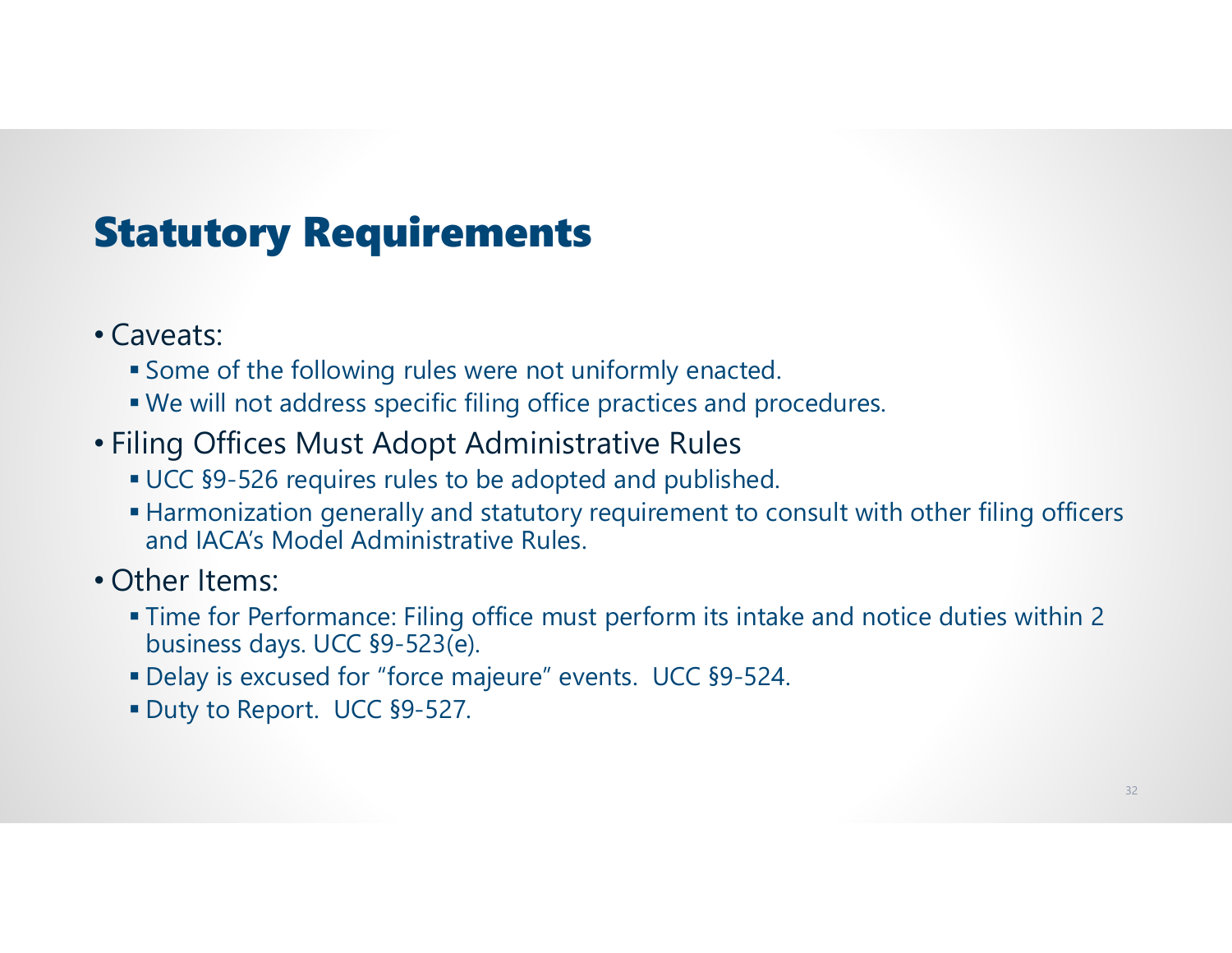### Search Logic

- Search logic should be disclosed in filing offices rules
	- MARs proposes a strict, limited search logic that forces filers to be accurate but lowers transaction costs for searchers
- Ideally, searches produce discrete results
- In any event, standard search logic needs to produce consistent results
	- Under 9-506, a debtor name that is not perfect is nevertheless legally effective if the relevant financing statement is found in a search under the correct debtor name using the filing office's standard search logic
- Non-standard search logic may be offered too, but should be distinguished from the standard logic